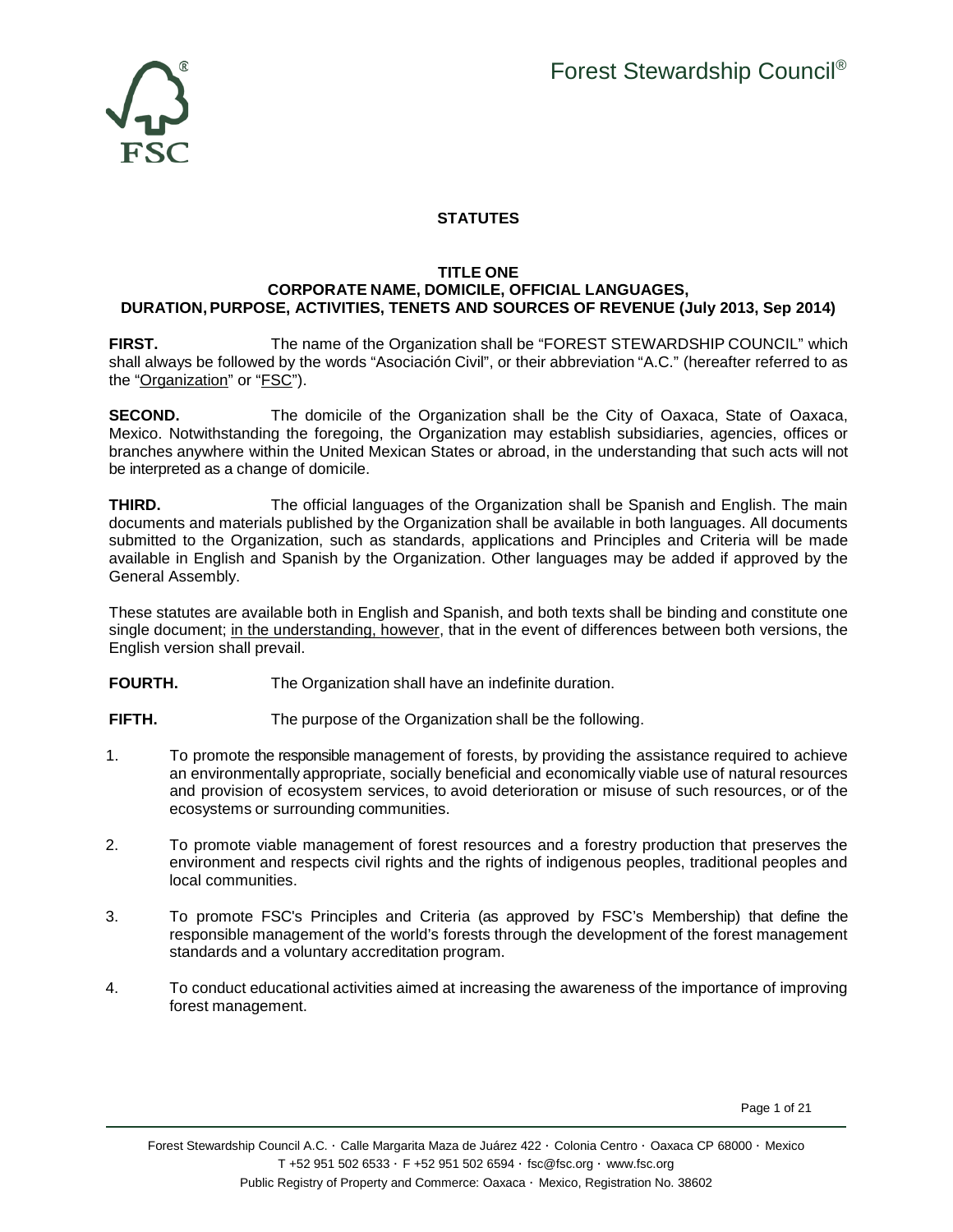

- 5. To provide guidance and assistance to forest managers, legislators, developers of forest management policies, and to any other person interested in forest management.
- 6. To provide assistance and to collaborate with all kinds of entities and agencies around the world, public or private, dedicated to care for and maintain forests.
- 7. To promote the development of activities addressed to the preservation and maintenance of forests.
- 8. To establish offices for the research, information, and analysis of forest matters.
- 9. To build, lease and acquire real estate and chattels that could be necessary for the adequate performance of FSC's purpose.
- 10. To manage and handle FSC's own resources to best achieve its goal, mission and purpose, and to source adequate funds for these same objectives, whether directly or through credits obtained by the Organization, guaranteed or not, provided that in the latter case, the Organization's interests are adequately protected in accordance with the applicable law and regulations.
- 11. To acquire shares, interest or participation in other companies whether civil or commercial, for-profit or not-for-profit, Mexican or foreign, that could assist in the achievement of its purpose, whether through their incorporation or by acquisition in others already incorporated, as well as to sell or transfer such shares, interest or participation.
- 12. To obtain, acquire, use, dispose and profit from all kind of patents, trademarks or trade names or any title arising from them, whether in United Mexican States or abroad.
- 13. To carry out all legal actions and subscribe to all kinds of documents necessary for the performance of its purposes, including the guaranteeing of third party obligations.

**SIXTH.** The mission of the Organization is to promote environmentally appropriate, socially beneficial, and economically viable management of the world's forests.

Environmentally appropriate forest management ensures that the production of timber, non-timber products and ecosystems services maintains the forest's biodiversity, productivity and ecological processes.

Socially beneficial forest management helps both local people and society at large to enjoy long-term benefits and also provides strong incentives to local people to sustain their forest resources and adhere to long-term management plans.

Economically viable forest management means that forest operations are structured and managed so as to be sufficiently profitable, without generating financial profit at the expense of the forest resources, the ecosystem, or affected communities. The tension between the need to generate adequate financial returns and the principles of responsible forest operations can be reduced through efforts to market forest products for their best value.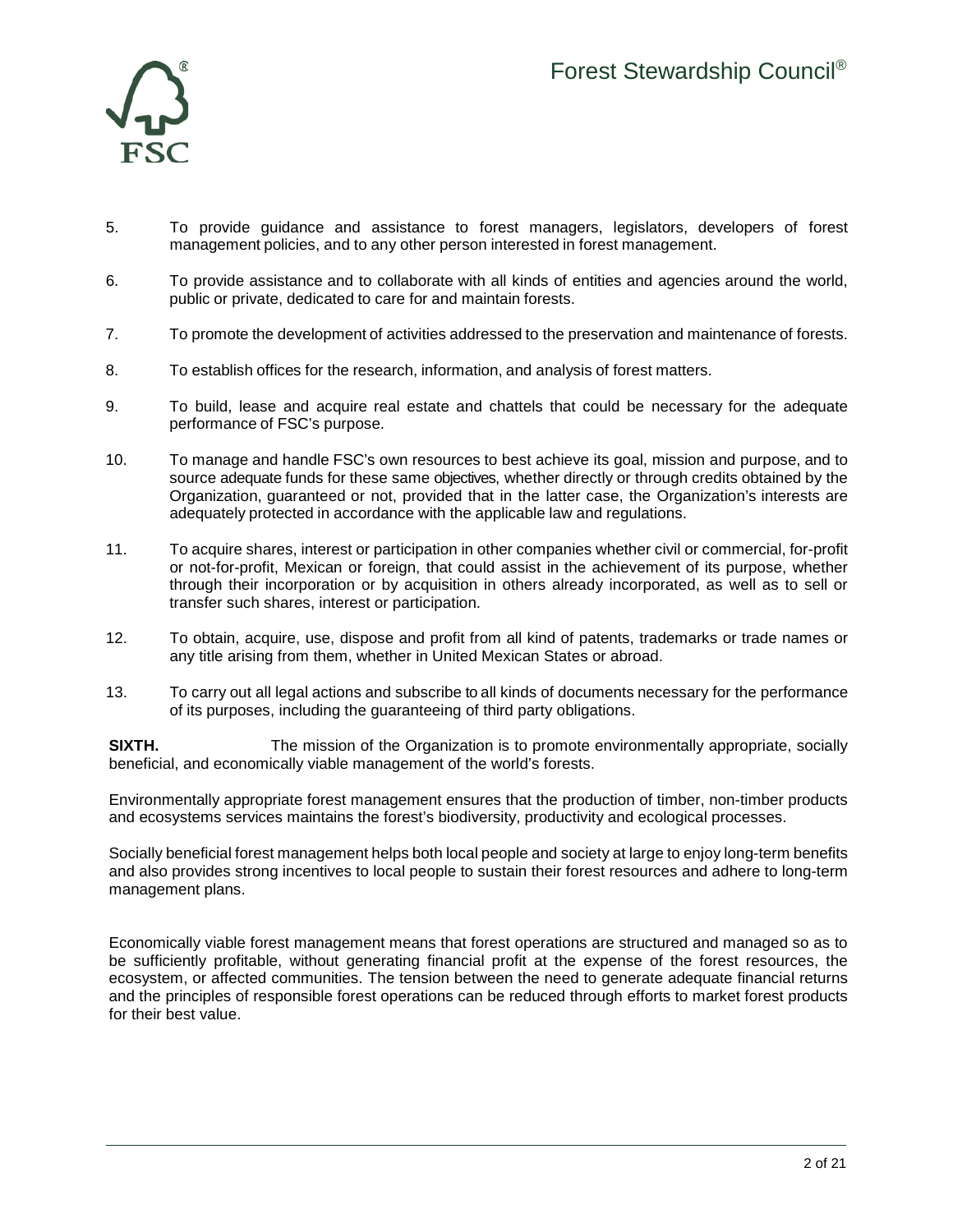

**SEVENTH.** In compliance with its purpose and in relation with the same, the Organization shall undertake the following.

- 1. Promote Principles and Criteria of Forest Stewardship through a voluntary and independent accreditation and certification program for forest management.
- 2. Ensure evaluation and accreditation of Certification Bodies based upon adherence to FSC policies and to FSC requirements for Certification Bodies.
- 3. Conduct educational activities that increase awareness of the importance of improving forest management and the advantages of using certification as a tool to achieve this aim.
- 4. Provide guidance and assistance on issues related to responsible forest management to policy and decision makers, forest managers and legislators.

### **EIGHTH.** There are two main tenets of the Organization.

- 1. FSC's Principles and Criteria apply without discrimination to all tropical, temperate and boreal forests worldwide which are managed for the production of forest products and for the provision of ecosystem services over the long term. The Organization shall value equally the environmental, social and economic aspects of forest management included in its Principles and Criteria. The Organization shall be a non-profit non-governmental organization, and shall remain independent from control by commercial interests, and government, multilateral and bilateral agencies, although collaboration with such entities will be sought. Government owned or controlled entities will only be admitted as members of the Organization under specific conditions set forth by the Board of Directors.
- 2. The Organization shall seek to complement national legislation and international treaties and agreements promoting environmentally appropriate, socially beneficial and economically viable forest management. FSC shall promote equitable access to accreditation and certification, and shall avoid discrimination against small-scale Certification Bodies or forest operations.

**NINTH.** The Organization shall have access to all the sources of revenue authorized by its Board of Directors, including, but not limited to:

- 1. license fees for use of the Organization's intellectual property rights, including trademarks;
- 2. grants and donations;
- 3. membership dues; and
- 4. returns from investments and charges for the Organization's products and services (e.g. FSC standards, technical reports, etc.).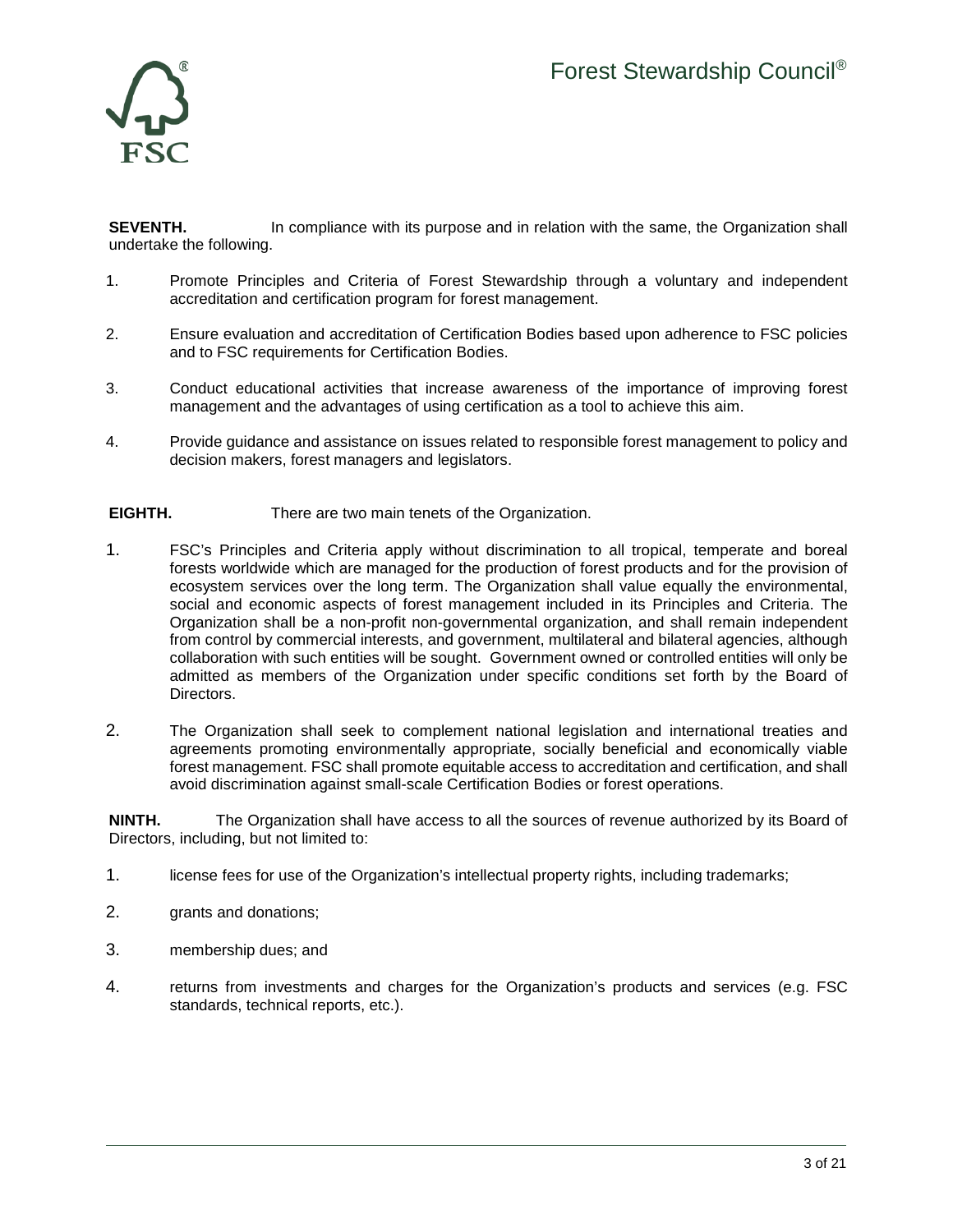

The Organization will accept contributions from non-governmental organizations, foundations, government sources, multilateral agencies, private and public companies, and individuals, as long as the intended use of these contributions is aligned with these Statutes and no restrictions are attached which would affect its independence or integrity. Any surplus at the end of each fiscal term shall be reserved for future operating needs and/or dedicated to improving and increasing the programs of the Organization.

**TENTH.** In accordance with Article 14 of the Regulations of the Foreign Investment Law and in order to comply with the condition included in the name-use authorization granted by the Ministry of Foreign Affairs, FSC Members agree that any alien who upon the incorporation of the Organization, or at any time thereafter, acquires an equity interest or participation in the Organization, shall thereby be considered as a Mexican (national of the United Mexican States) as regarding such interest or participation, and with respect to all assets, rights, concessions, participation or interests which may be held by the Organization, or the rights and obligations arising from agreements to which the Organization may be a party, and it shall be understood that such aliens agree not to invoke the protection of his/her government, under penalty, in case of any failure to comply with this agreement, of forfeiting such interest or participation in benefit of the Mexican nation.

## **TITLE TWO MEMBERS**

**ELEVENTH.** The Organization shall be formed by Members, which shall be those individuals or legal entities who participated in the incorporation of the Organization, and those that could be later admitted as Members by the General Assembly in accordance with the provisions included in these Statutes.

Legal entities admitted as Members shall designate a representative before the Organization, who will be responsible for the relationship between the Organization and the Member and who will also represent the entity at the General Assembly. This is in the understanding that: (i) individual FSC members cannot be appointed as designated representatives of a Member of the Organization, and (ii) one person cannot represent more than one organizational member.

As further explained in Title Three of these Statutes, the General Assembly of the Organization is made up of three chambers. The Organization's membership criteria to the three chambers is described in Clause Twentieth.

**TWELFTH.** The individuals or legal entities wishing to become Members shall deliver a written or electronic application (including by e-mail) to the Board of Directors. Applications must be accompanied by the following information.

- 1. A statement of support for the Organization describing how the organization or individual is meeting the tenets of the Organization. In the case of organizational members, this support shall take the form of a statement from its governing body.
- 2. In the case of organizations, this must include statutes, annual reports or other information regarding funding and activities, and any publicly available accounts, and list of members (if relevant).
- 3. In the case of a non-profit organization, evidence of charitable or not-for-profit status.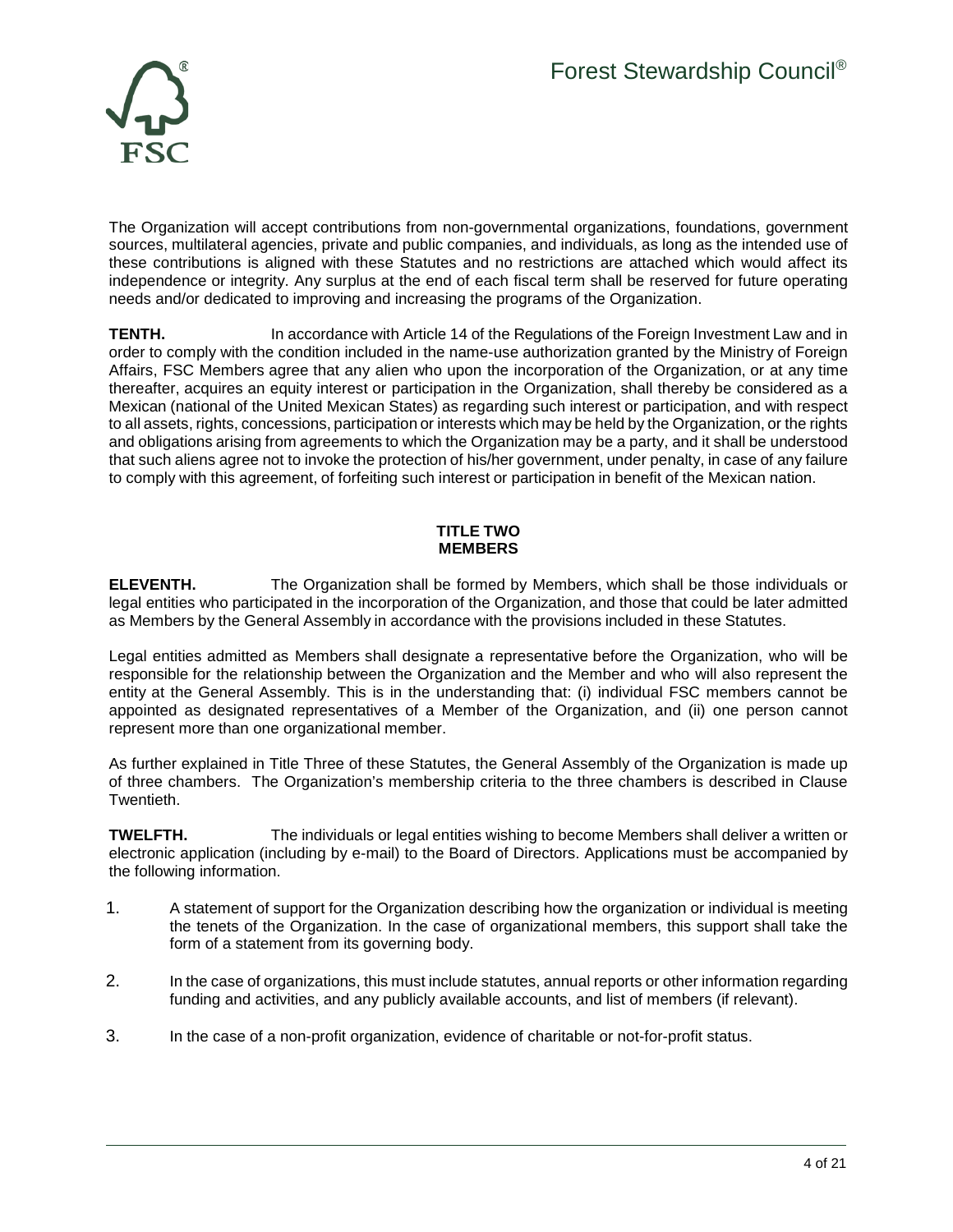

- 4. In the case of prospective members of the economic chamber, detailed documentation, describing the organization or individual's commercial activities, details of forest operations or sources, including a description of how active commitment to FSC and its Principles and Criteria is being, or will be, implemented, and, for organizations, the identity of directors, the parent company and other relevant commercial relationships. At the request of the prospective member, the Board may treat financial information from the prospective member as confidential.
- 5. A statement of support for the application from two FSC Members in good standing; in the understanding that at least one letter should be from a member of the chamber to which the prospective member is applying to join, and preferably from the same sub-chamber.

As part of the application process, prospective members must adhere to the FSC Policy for Association (as issued and defined by the Board of Directors).

Upon receipt of the membership application, the Board of Directors shall consider it and ask for additional information if deemed necessary. The Board of Directors may then consult with the National Office (as defined below) in the country where the applicant is based. The Board of Directors shall assess whether:

- A. The organization is *bona fide.*
- B. There are any existent social, environmental or legal grievances. The Organization reserves the right to explore any grievances from its Members concerning a prospective member, its activities or operations. Applications will be held as pending until these grievances are resolved, if considered by the Board of Directors as substantial.
- C. The candidate genuinely supports FSC and its activities.

If the opinion of the Board is favorable on these matters, the organization or individual is admitted to the membership on a provisional basis until confirmed in the next General Assembly. At least every six months the Board shall publish new applications for membership and allow the opportunity for existing Members to challenge any applications recommended by the Board of Directors. Challenges will need to be supported by written documentation and endorsed by at least two Members. If no challenge is received six months after the first publication of the application, the membership application is considered to be approved pending only confirmation by the General Assembly. In the case of a challenge, the final decision will be taken by a vote of the General Assembly.

Once admitted to the membership, each new organizational Member shall ensure that an announcement of its admission is circulated to its own stakeholders with a view to disseminating the objectives of FSC.

Members shall promptly inform the Organization's Director General of any important change in the particulars supplied in support of their application for membership, especially when these changes could affect their eligibility for membership to the chamber they are originally assigned to.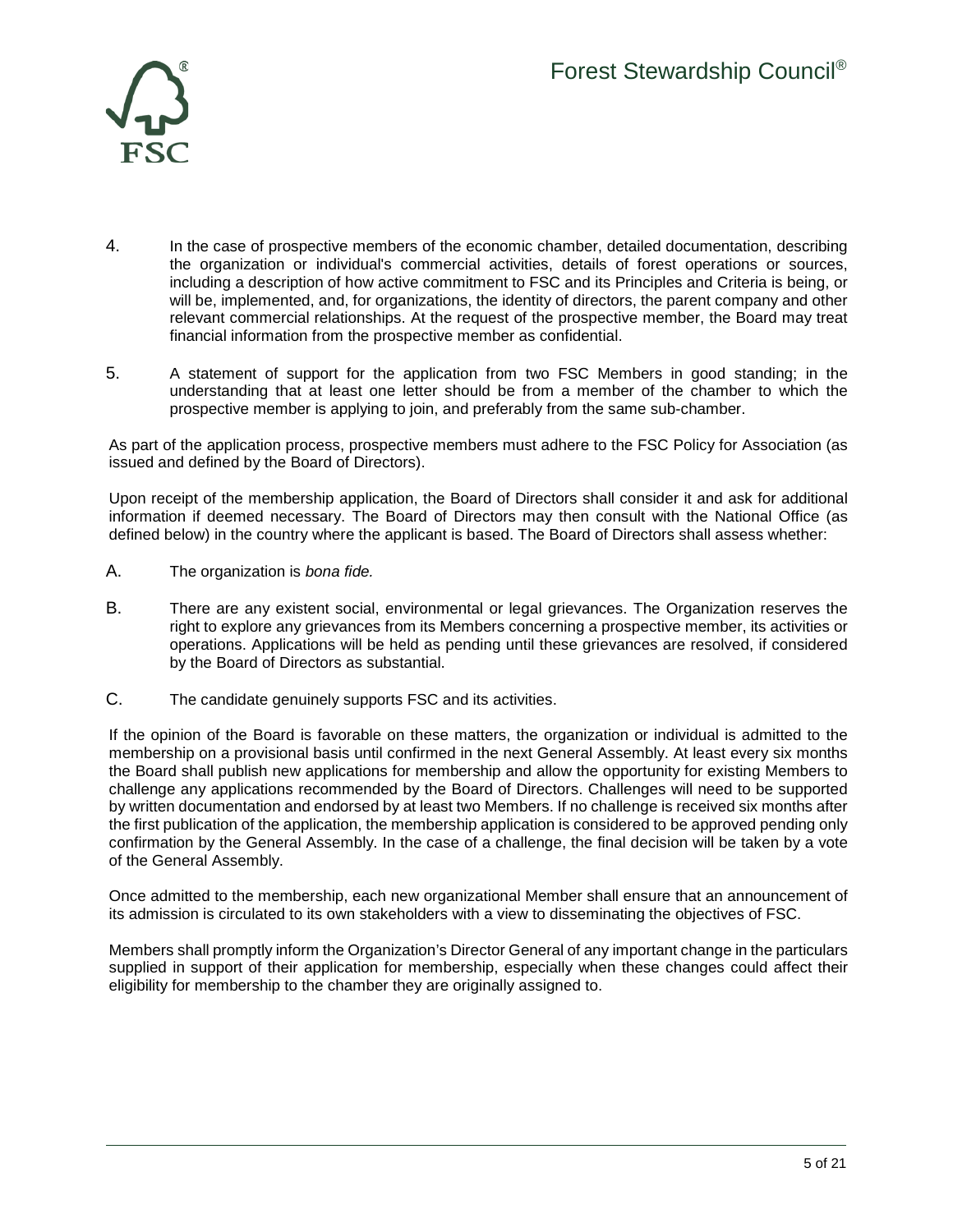

The Board will be entitled to issue manuals to regulate application procedures and to delegate on the Secretariat its faculties and responsibilities set forth above with respect to the application process for new members.

## **THIRTEENTH.** Members shall have the following rights and obligations.

- 1. To participate and vote in all General Assemblies and postal ballots. To such effect and as further explained below, each Member shall have the right to cast one vote. The weight of a member's vote will depend on the chamber and sub-chamber to which they are members, and their type of membership (individual or organizational Member). In order to prevent conflict of interest, members should abstain from discussing and voting in those matters in which their interest is opposite to the Organization's.
- 2. To vote and be elected to hold any of the offices of the Organization referred to in these Statutes.
- 3. To submit initiatives related to the Organization's works and activities, as well as those related to the achievement of its mission and purposes.
- 4. To pay Ordinary and Extraordinary dues.
- 5. To assist the Director General and the Commissions formed by resolution of the General Assembly to achieve the purpose of the Organization.
- 6. Any other rights and obligations that might be determined from time to time by the General Assembly.

The rights of a Member in connection with General Assemblies shall be automatically suspended when the dues of that Member are five months in arrears.

**FOURTEENTH.** The Board of Directors will establish the annual fees payable by the Members. The fees must cover the membership service expenses of the Organization, without discriminating against Southern Members. The Board of Directors shall periodically review, update and publish the schedule of membership dues. When a new member joins the Organization, dues for the first year shall be calculated according to the date of membership (e.g. if the member joins on July  $1<sup>st</sup>$ , half of the annual dues will be payable for the first year).

**FIFTEENTH.** In order to prevent conflict of interest, staff working for the Organization or its subsidiaries, FSC National Offices, and FSC National Representatives shall not be Members of the Organization. National Focal Points shall be entitled to apply for membership.

**SIXTEENTH.** The status of Members shall not be assignable.

**SEVENTEENTH.** Membership of the Organization will cease in any of the following cases.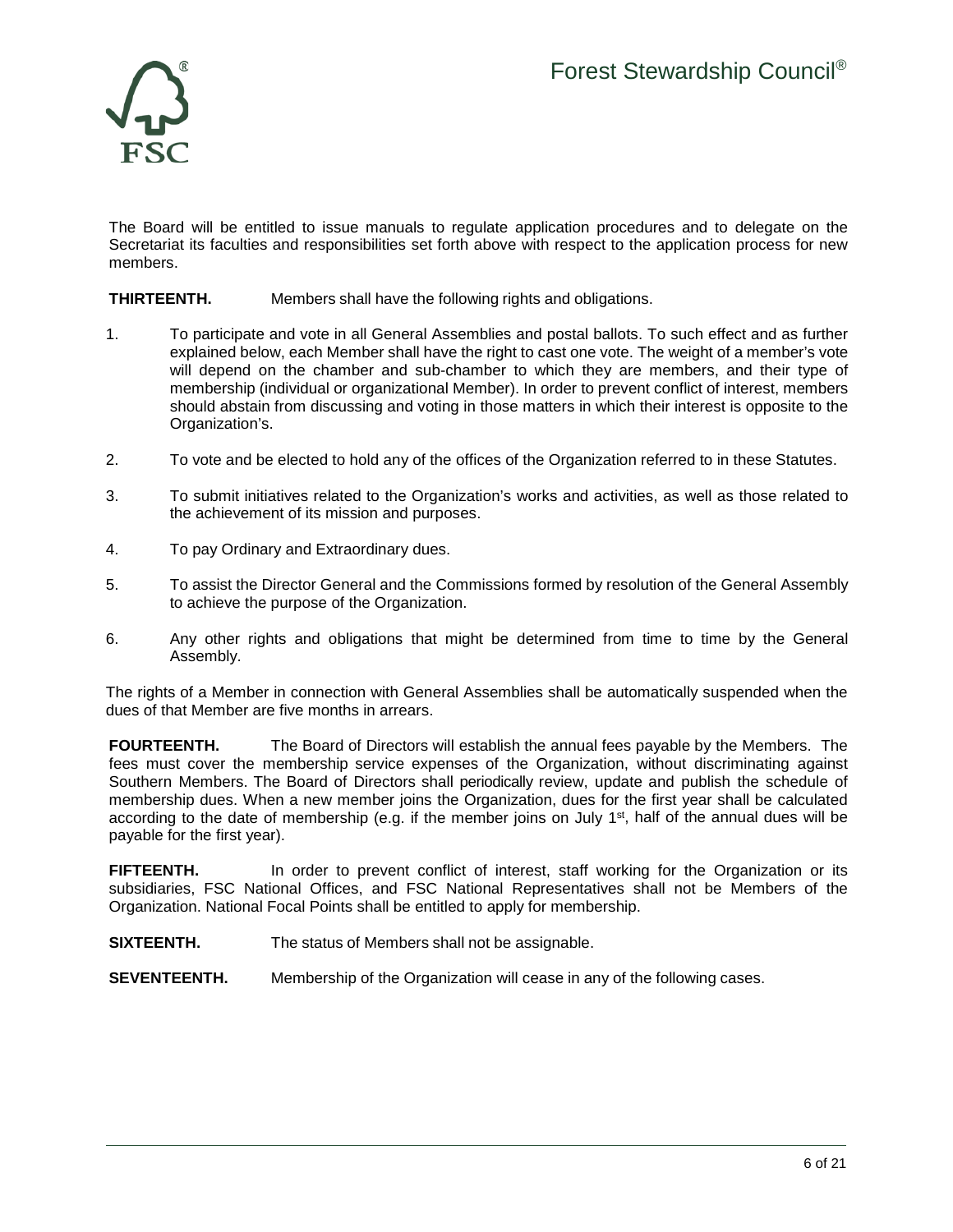

- 1. Due to voluntary resignation, submitted to the Board of Directors in writing, two months prior to its effective date. The Member resigning from the Organization's membership will not be entitled to any refund of membership dues paid.
- 2. Due to the issuance by the General Assembly of a destitution resolution. The following shall be considered as destitution causes: (i) to participate in activities contrary to the interests of the Organization, as outlined in the FSC Policy for Association; or (ii) that the Member no longer meets membership requirements, or (iii) non-payment of annual dues for two consecutive years.

A destitution process may be initiated by any member of the Board of Directors or by a Member supported by two other Members. Any proposed destitution must be submitted to the Board of Directors in writing accompanied by a justification. The Board of Directors will review the matter and if it considers that the complaint is substantiated it will grant the Member the opportunity to present its position on the matter within one month from the date on which the Member is informed in writing (including by e-mail) of the destitution process and its supported justifications.

If within one month of the date on which the Member is informed of the Board's preliminary conclusion the Member does not challenge in writing (including by e-mail) this conclusion before the Board, the Member shall be considered to have withdrawn from the Organization's membership. If the Member does challenge the Board's preliminary conclusion, the Board of Directors shall submit the proposal together with the arguments of the Member for a decision of the General Assembly, which shall be final.

As listed above, non-payment of annual dues for two consecutive years is also considered as a destitution cause. If the dues of a Member are two years in arrears, the Member shall be informed in writing (including by e-mail) of this circumstance and will be granted the opportunity to pay all outstanding dues within one calendar month. If within such period the Member does not pay the outstanding dues, the Member shall be considered to have withdrawn from the Organization's membership. If the Member challenges its destitution, the Board of Directors shall submit the case for a decision of the General Assembly, which shall be final.

- 3. Due to the death of a Member, when the Member is an individual. In such an event, membership may not be assigned to another individual, not even by will or in any other forms. All the contributions made during the lifetime of the Member will be considered as part of the patrimony of the Organization.
- 4. Due to the dissolution and/or liquidation of an organizational Member. In such an event, membership may not be assigned to another entity in any form. All the contributions made by the organizational Member to the Organization will be considered as part of the patrimony of the Organization.

If a former Member, who is considered to have voluntary withdrawn from the Organization or that was destitute from the membership due to non-payment of annual dues for two consecutive years, seeks readmission to membership, all outstanding dues at the time of withdrawal or destitution must be paid in advance. After this has been done, the Member may be readmitted at the discretion of the Board without having to complete the application procedures for new Members. A Member that was destitute due to any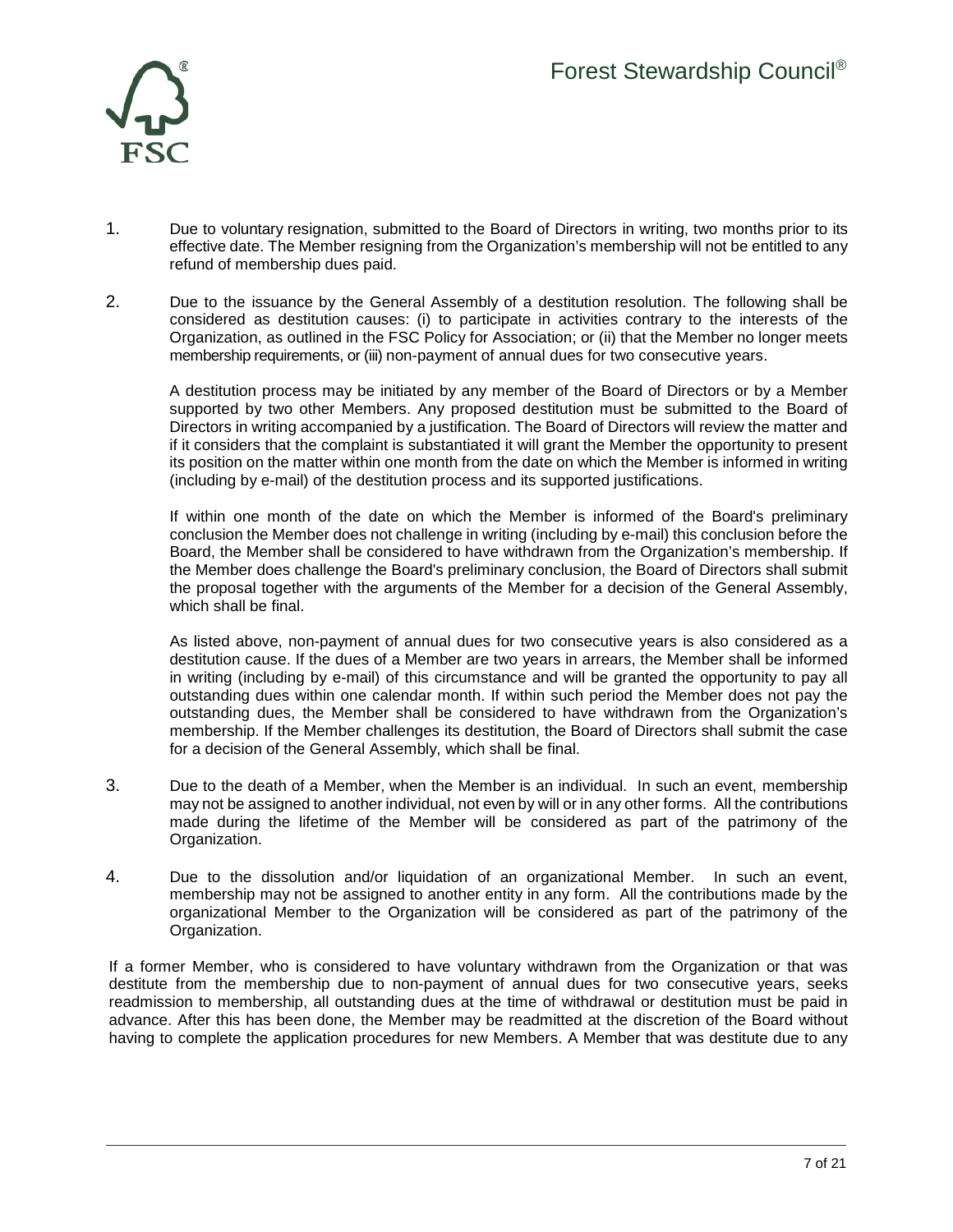

other reason could be eligible to apply for readmission to the Organization if previously approved by the Board. In this case, the resolution of the circumstances that had led to the destitution should be required before the destitute member can reapply.

### **TITLE THREE GENERAL ASSEMBLIES**

**EIGHTEENTH.** The General Assembly is the supreme authority of the Organization, composed of individual Members or duly designated delegates of Member's organizations. This body may hold Ordinary or Extraordinary General Assemblies. The Ordinary General Assemblies shall be held at least once every three years. The meetings, whether Ordinary or Extraordinary, can either be called by the Board of Directors or by a group of Members representing at least 5% (five per cent) of the voting power of the membership. The notices for the meeting shall provide whether the respective meeting will be Ordinary or Extraordinary.

The General Assembly will delegate managerial activities of the Organization to the Board of Directors as set forth in Title Four of these Statutes.

**NINETEENTH.** The General Assembly shall be made up of three chambers. The purpose of the chamber structure is to maintain the balance of voting power between different interests without having to limit the number of Members. The votes within each chamber shall be divided equally between the Members, while respecting the provisions set forth herein. If additional Members join a chamber, the voting power of existing Members will dilute accordingly.

As further explained in Clause Twentieth, the Social Chamber shall be made up of social and indigenous organizations and assigned individuals and will have one third of the voting power in the General Assembly. The Environmental Chamber shall be made up of environmental organizations and assigned individuals and will have one third of the voting power in the General Assembly. The Economic Chamber shall be made up of individuals and organizations with an economic interest in forest management operations and/or in the forest products trade, and will have one third of the voting power in the General Assembly.

To achieve a balance between Northern and Southern perspectives within each chamber, there shall be 'Northern' and 'Southern' sub-chambers within each of the three chambers, and Northern and Southern organizations and individuals as distinct groups shall have 50% of the voting power each. The total voting weight of the sum of all individual Members in each sub-chamber shall be limited to 10% of that subchamber's total voting weight.

The Board of Directors shall decide on a set of intergovernmental criteria, such as the United Nations or World Bank's classification, to differentiate organizations and individuals between North and South. A periodically updated set of criteria and list of countries classified as North or South will be available upon request from the FSC Secretariat.

In case of any doubt whether a Member shall be assigned to the North or South sub-chamber within a chamber, the Board will have the final say on the matter. On making this decision, the Board of Directors shall consider, among other factors, the nationality of the individual or place of incorporation of the organizational member.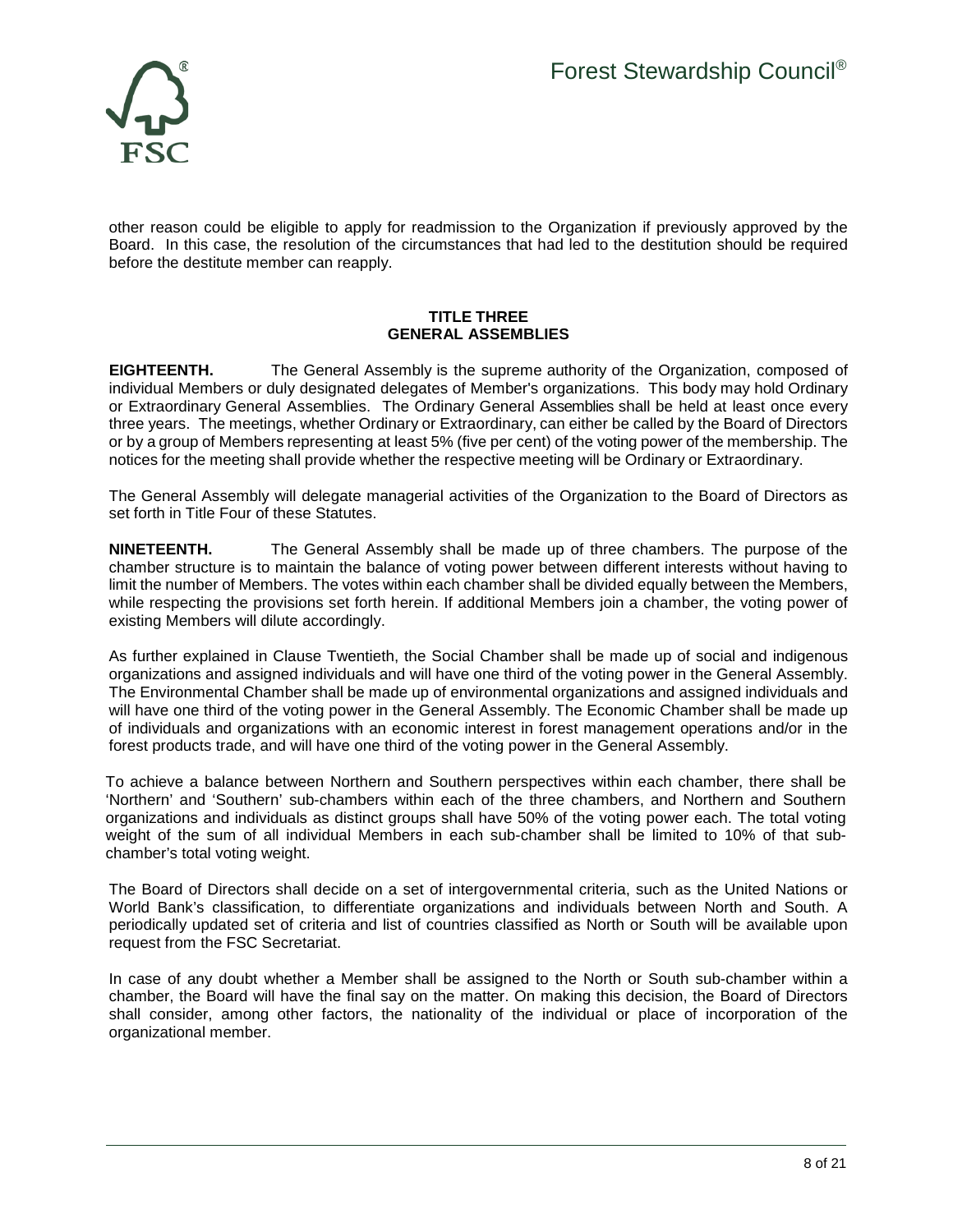

# **TWENTIETH.** The Organization's membership criteria to the three chambers shall be as follows.

- 1. Membership of the Economic Chamber shall be open to individuals, companies and organizations who principally have a commercial interest in forest management, the production, processing or commercialisation of forest products, or in the activities of the Organization, including, but not limited to the following.
	- a) Forest management and forest product companies.
	- b) Manufacturing companies.
	- c) Wholesalers, retailers, traders and brokers.
	- d) Consulting firms.
	- e) Commercially oriented communally-owned forest enterprises, indigenous organizations or community groups.
	- f) Industry associations.
	- g) Research organizations and academics whose primary interests are the economic or trade of forest products.
	- h) Certification bodies.
	- i) Government owned or controlled entities.
	- j) Employees, consultants and representatives of the above.
- 2. Membership of the Social Chamber shall be open to individuals and not-for-profit organizations whose principal purpose and interest is socially beneficial forestry, including, but not limited to the following.
	- a) Socially oriented communally-owned organizations, indigenous organizations and community groups.
	- b) Trade unions, labor unions and workers associations.
	- c) Non-Governmental Organizations engaged in social development, social justice, strengthening civil society or similar.
	- d) Organizations and associations working to promote recreational uses of forests.
	- e) Research organizations and academics whose primary interests are social issues within forestry.
	- f) Development non-governmental organizations.
	- g) Employees, consultants and representatives of the above.
- 3. Membership of the Environmental Chamber shall be open to individuals and not-for-profit organizations whose principal purpose and interest is the protection, preservation or conservation of the natural environment, including, but not limited to the following.
	- a) Environmental non-governmental organizations.
	- b) Environmental interest groups.
	- c) Research organizations and academics whose primary interest is the protection, the technical aspects of forest management and the preservation or conservation of the natural environment.
	- d) Environmentally oriented communally-owned organizations, indigenous organizations and community groups.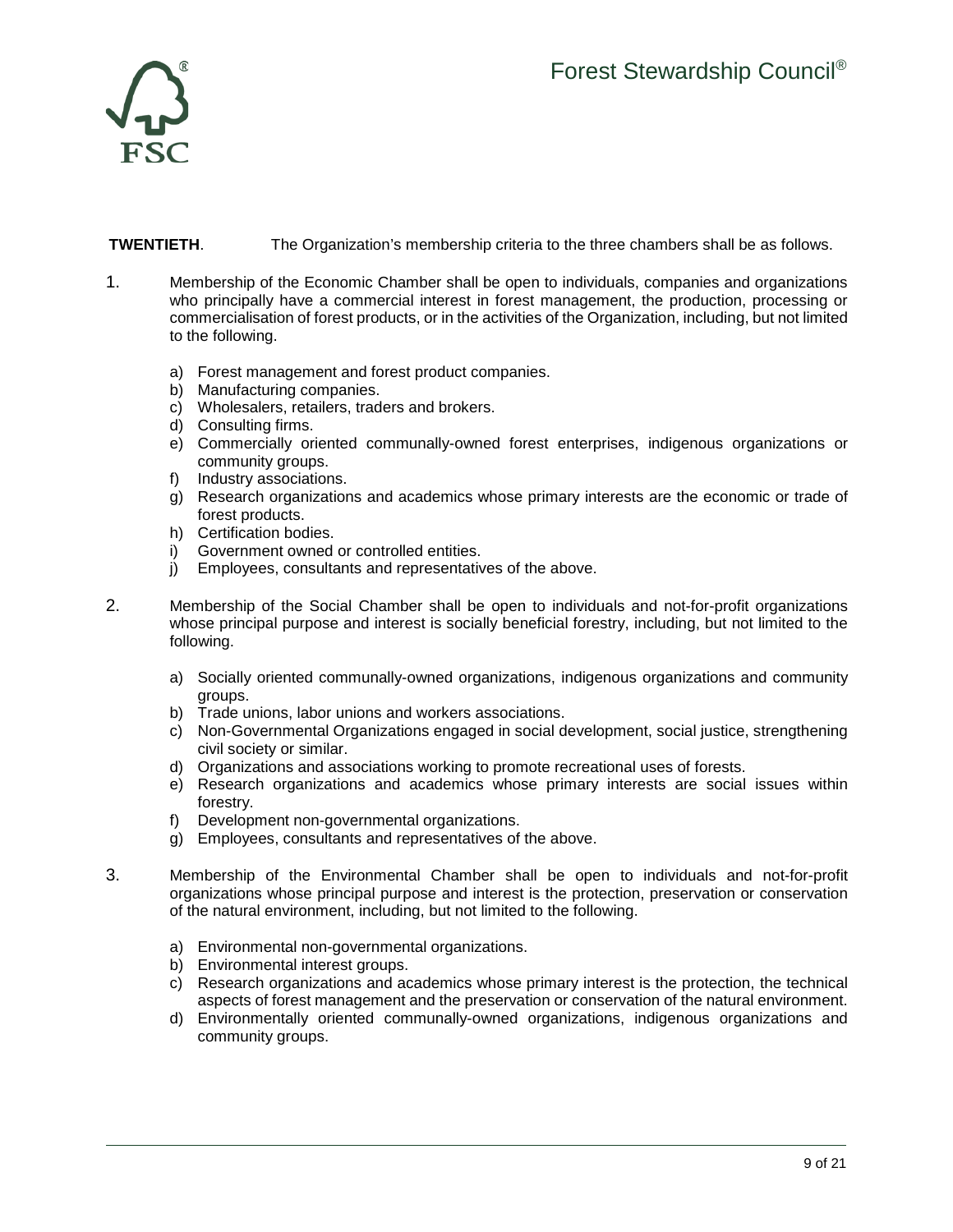

e) Employees, consultants and representatives of the above.

In case of any doubt, the Board will have the final say on whether a Member should be assigned to the Economic, Social or Environmental Chamber.

**TWENTY-FIRST.** Ordinary General Assemblies shall be those called to deal with the following matters.

- 1. To review the Principles and Criteria of the Organization.
- 2. To review the financial statements of the Organization for the previous period and approve as appropriate.
- 3. To appoint and revoke the appointment of members of the Board of Directors as provided in Title Four of these Statutes.
- 4. Except for a change of the Organization's purpose which is reserved to an Extraordinary General Assembly, any amendments to the Statutes.
- 5. The admittance or exclusion of Members.
- 6. Any other matter not expressly reserved to an Extraordinary General Assembly.

**TWENTY-SECOND.** Extraordinary General Assemblies shall resolve exclusively the following matters:

- 1. A change of the Organization's purpose.
- 2. Dissolution of the Organization.

**TWENTY-THIRD.** The General Assemblies shall be held in accordance with the following provisions.

- 1. The notice of the General Assembly shall set forth the agenda, date, hour and place in which the meeting will be held.
- 2. The notice for any General Assembly shall be sent to every Member, by post, fax or electronic means (including by e-mail) at least 60 (sixty) days prior to the date of the respective meeting, to the latest contact information that such Member registered before the Director General of the Organization.
- 3. The General Assemblies shall be presided by the Chairperson of the Board of Directors of the Organization, or by the person appointed to such effect by the majority of the Members attending the Assembly. The General Assembly will adopt its own rules of procedure which will be proposed by the Board of Directors.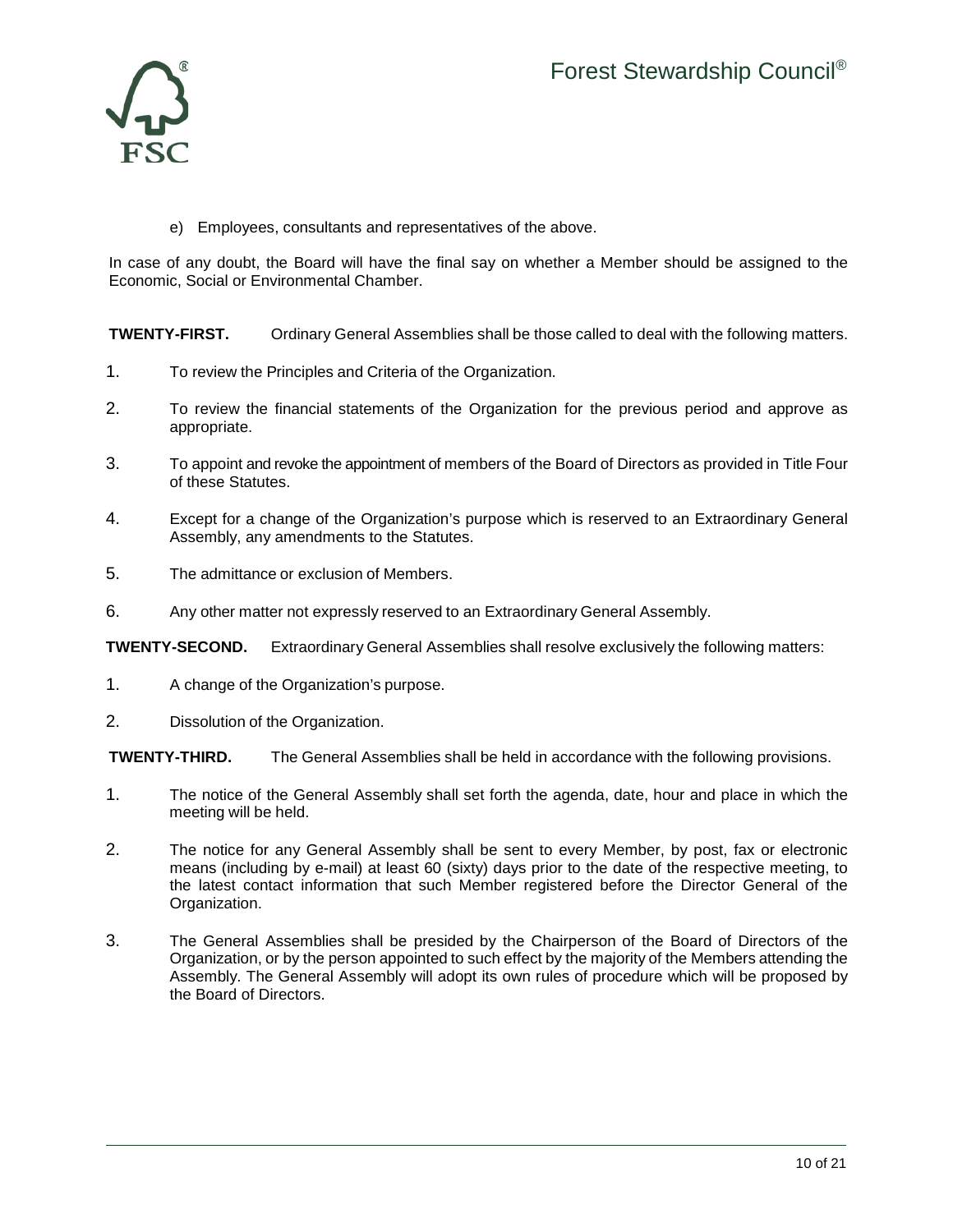

- 4. The Chairperson shall appoint one or more recount clerks to verify the existence of quorum and voting power legally required to hold the General Assembly and to adopt resolutions.
- 5. The General Assembly shall strive to adopt decisions by consensus. For decisions to be made at any Ordinary or Extraordinary General Assembly, a quorum of more than 50% of the voting power of Members in good standing in each of the three chambers shall be required. In order to adopt resolutions at any Ordinary or Extraordinary General Assembly, the affirmative vote of both a simple majority of the voting power of Members in good standing in each chamber present at the time of the vote and at least two thirds of the voting power of all Members in good standing present at the time of the vote, shall be required. The members must be in good standing at the time of the meeting.
- 6. The provisions set forth in Clause Nineteen above regarding voting power for each chamber shall be observed at all times. Abstentions shall count for purposes of reaching the required quorum, but not for calculating the voting power. The voting power shall be calculated based on the number of votes actually cast.
- 7. In case that a quorum is not met at any legally convened Ordinary or Extraordinary General Assembly or in a first postal ballot, all matters included in the corresponding agenda shall be voted on by Members in a postal or electronic ballot within two months.
- 8. In the case of a second postal or electronic ballot for matters that could not be voted on due to a lack of quorum in a legally convened General Assembly or a first postal ballot, a quorum shall not be required and the resolutions shall be considered as validly adopted when approved by both the affirmative vote of a simple majority of Members in good standing within each chamber, and at least two thirds of the total voting power of Members in good standing. Voting power on a second ballot shall be calculated based on the number of votes actually cast. The members must be in good standing at the time they cast their vote;
- 9. Members may be represented at any General Assembly by any other Member, designated in writing before two witnesses, on the understanding that at a specific General Assembly: (i) a Member can only represent a maximum of five organizational Members that could be part of any of the three chambers, and (ii) a Member can represent an unlimited number of individual Members who could be part of any of the three chambers. .
- 10. In case any Member may not be able attend a General Assembly due to financial reasons, they may apply to the FSC Secretariat for financial support. The Secretariat shall seek to provide essential support according to the funds available in accordance to these Statutes and as approved by the Board of Directors, with priority going to Southern Members.
- 11. Notwithstanding the foregoing, written consent resolutions may be adopted by the Members without holding a General Assembly, by means of a postal or electronic ballot (including by e-mail), accepting the following.
	- a) Resolutions adopted through a postal ballot shall have the same validity as if approved during a General Assembly.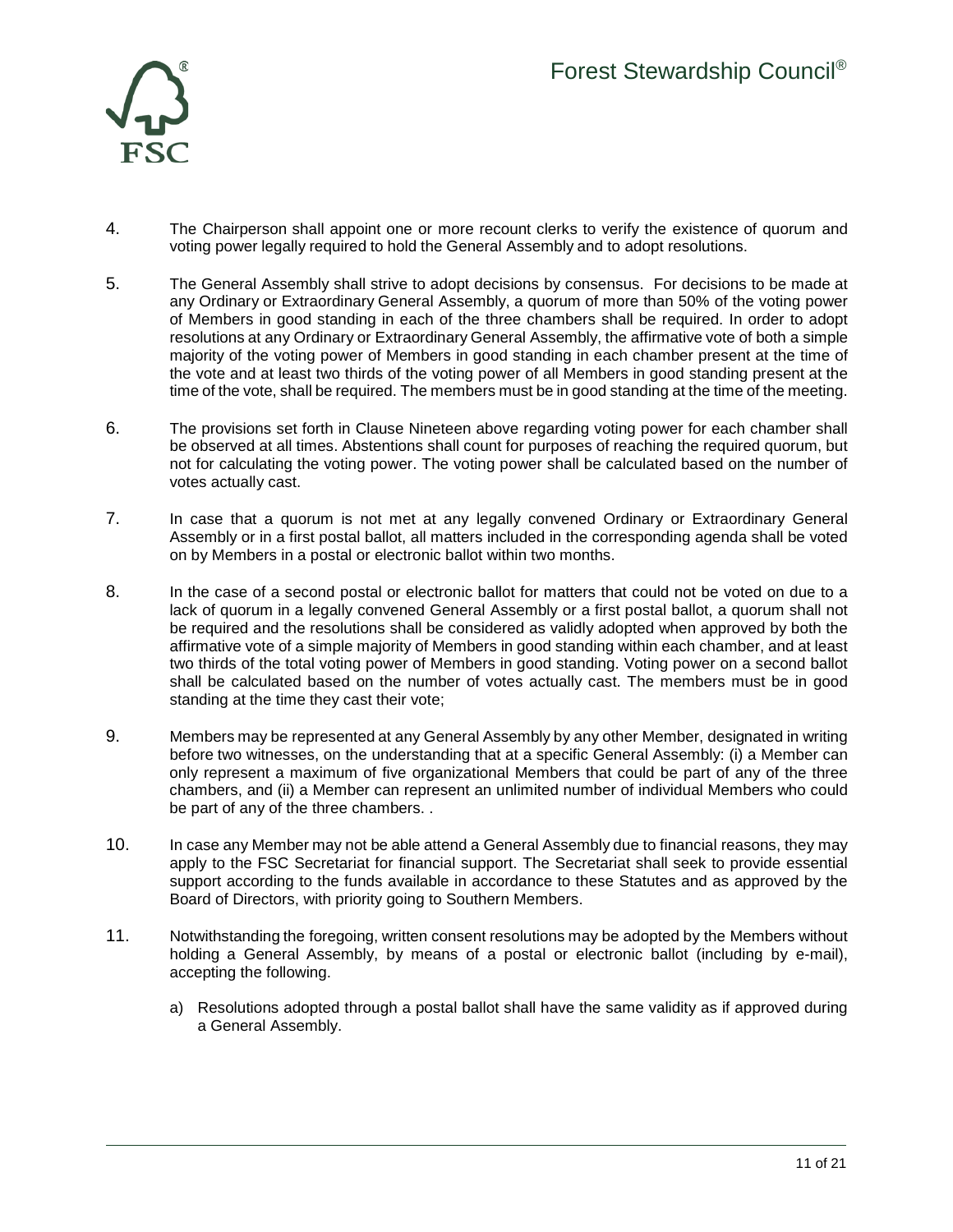

- b) The Secretariat may invite the membership to vote on matters through a postal ballot or for the membership to cast its votes electronically (including by e-mail). In this context, electronic evidence of the vote shall have the same validity as if contained in original documents.
- c) The invitation to vote shall establish the voting period for submitting ballots, with the understanding that at the Secretariat's discretion, this period could be extended in one or more occasions and such circumstance shall be properly informed to the membership.
- d) The Secretariat shall gather and maintain evidence of the vote of all Members and will determine if such resolutions are validly adopted by the Members of the Organization in accordance with these Statutes.
- e) Postal or electronic ballots shall be held at least every two years to elect Board Members, with the understanding that the Board of Directors may organize additional ballots at any time at its own discretion.
- f) Whenever elections of Board Members coincide with a General Assembly, board elections will be arranged by a combination of postal or electronic ballot (for individual Members not present or for legal entities not represented at the General Assembly) and votes at the General Assembly according to the procedures determined by the Board of Directors.
- g) Quorum and voting powers necessary to validly adopt resolutions by written consent shall be the same as if approved during a General Assembly, in the understanding that quorum and voting power thresholds will be calculated based on the number of votes actually cast and that Members must be in good standing at the time the invitation to vote is issued by the Secretariat.
- h) In case of a second postal or electronic ballot due to lack of quorum in a first postal ballot or in a General Assembly, rules set forth in paragraph 8 of this Clause Twenty-Three shall apply.

#### **TITLE FOUR MANAGEMENT OF THE ORGANIZATION BOARD OF DIRECTORS**

**TWENTY-FOURTH.** The Organization shall be managed by a Board of Directors composed of twelve members elected by the General Assembly. The members of the Board of Directors may be individual Members or delegates duly appointed by Organizational Members. In electing the Board, the General Assembly shall aim for regional and gender balance.

In accordance with the provisions contained in this Title of the Statutes, the Board of Directors will be chaired by a Chairperson, who will be assisted by one or more Vice-Chairs of the Board of Directors. A Treasurer and a Secretary of the Board shall also be designated.

Each chamber shall be represented by four Board Members. There shall be two Northern and two Southern representatives on the Board within each chamber. Board Members shall seek to make decisions which benefit the Organization as a whole and represent the views and concerns of the sub-chamber which they represent (e.g. South/Social) in Board deliberations, rather than simply reflect the views of the organization with which they are affiliated.

Certification bodies, government owned or controlled entities and industry associations may not be represented on the Board of Directors.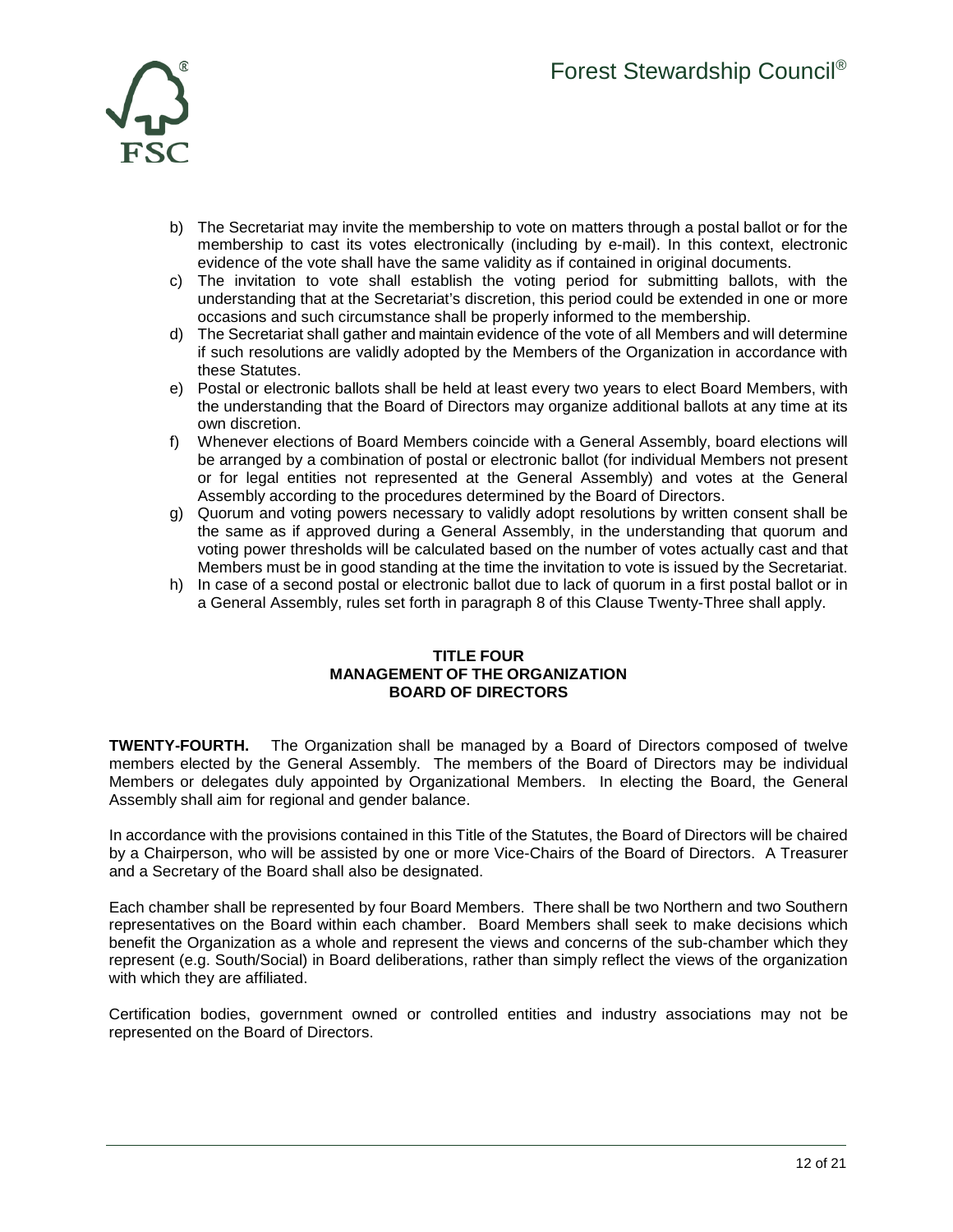

Members that are members of the Board of Directors of an FSC National Office shall be eligible to the FSC Board, but if elected, they must resign from the National Office Board before assuming their position on the FSC Board of Directors.

The Board of Directors shall be accountable to the FSC Members and to the public authorities in the country in which FSC is headquartered. Directors shall represent the Organization in public where appropriate.

Board members must ensure that the Organization adheres to its Statutes, as well as to national legislation and administrative procedures for non-profit organizations. Board members shall be required to sign a nondisclosure agreement and to keep financial information about the Organization's Members and accredited Certification Bodies confidential. Board Members shall also sign a conflict of interest declaration and update this whenever necessary.

The Board of Directors shall be able to appoint technical advisors to support the Board both during meetings and at other times. These technical advisors shall be selected by the Board of Directors on the basis of essential additional skills required at the time; e.g. fundraising, organizational development, legal issues, and consensus decision making, among others. The technical advisors shall be selected based on their relevant skills, experience and commitment to FSC's mission and goals. The Board of Directors will seek to maintain a north-south balance in the selection and use of the technical advisors. The technical advisors will be appointed on an as-needed basis and their terms will be variable according to needs and availability. The technical advisors will not have a right to vote.

The Board of Directors may establish a number of committees to assist the Organization with both operational and management tasks, on which both, members and outside experts, may be invited to serve.

**TWENTY-FIFTH.** Members of the Board of Directors shall be elected for a four-year term from the date of their respective appointment. Notwithstanding the above, six members of the Board, one from each subchamber, shall be appointed every two years in order to substitute the members of the Board ending their office. The Board of Directors will receive seconded nominations of candidates and will prepare a written ballot classifying each candidate into the appropriate sub-chamber (e.g. Northern/Environmental) to be submitted to the election of the General Assembly. The quorum and voting power for the election of a Board of Directors through a vote at a General Assembly or by a postal or electronic ballot shall be calculated according to the provision set forth in Clauses Nineteen and Twenty-Three above.

If a Board member ends his/her term prematurely for whatever reason, including revocation of their appointment by the General Assembly, the General Assembly shall appoint a new member from the appropriate sub-chamber (e.g. Northern/Environmental) for the remainder of the term, using the process described above.

Directors are allowed to serve two consecutive four-year terms, subject to re-election by the membership, according to these Statutes.

Members of the Board of Directors which represent legal entities that are Members of the Organization may not be replaced or substituted in their role as Board member. In case any member of the Board of Directors ceases to be part of any Member legal entity and becomes part of a different one, such person may continue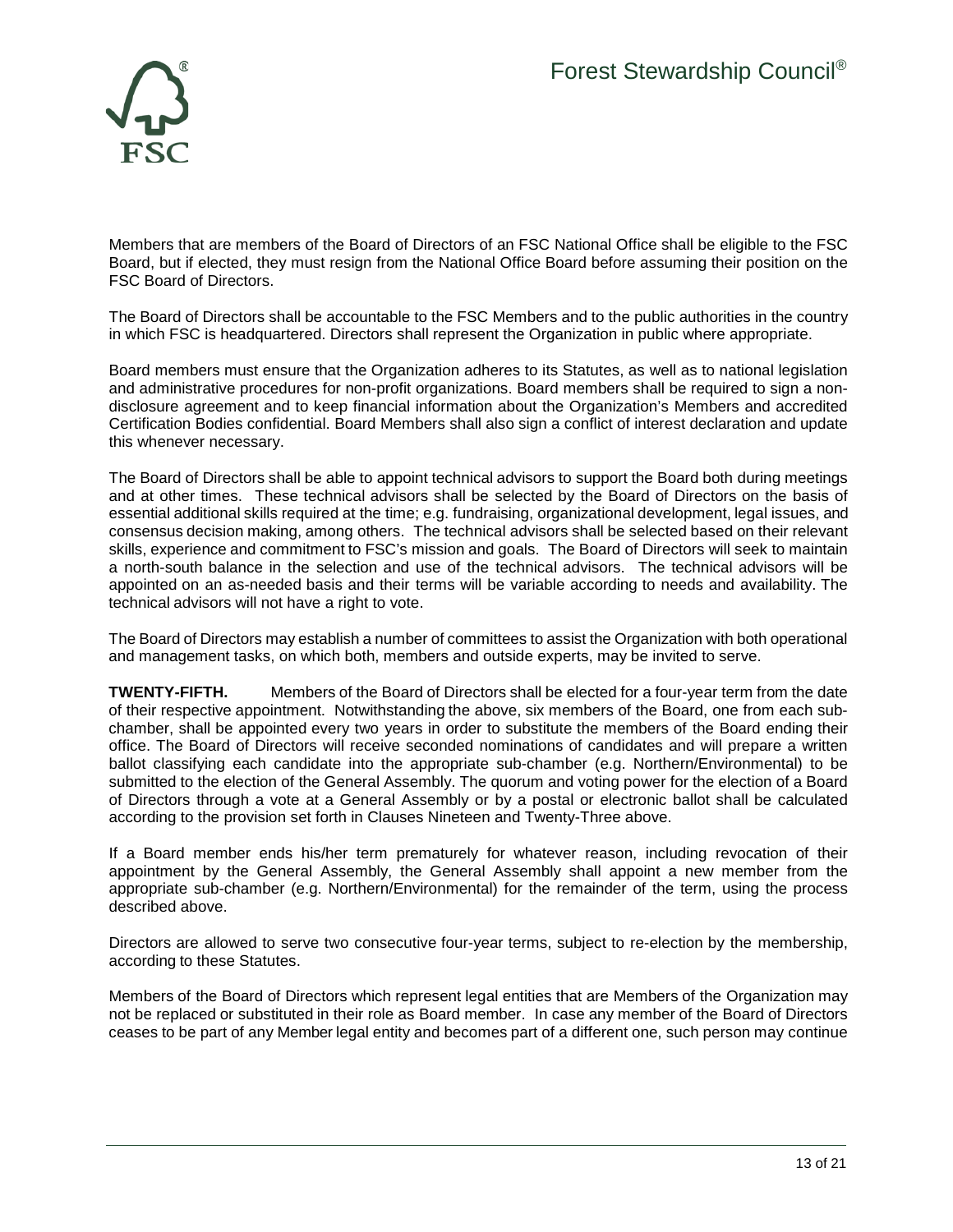

as a member of the Board of Directors as long as both Members are part of the same sub-chamber and if they both agree to such circumstance in writing. If a Board member becomes affiliated with an organization in another sub-chamber, he or she must resign from the Board of Directors.

Any member of the Board of Directors may be removed from his/her position by the General Assembly If he/she engages in activities contrary to the interests of the Organization. The following process shall be followed:

- 1. The Chairperson of the Board shall notify in writing to the member of the Board engaged in activities contrary to the interests of the Organization of such event.
- 2. If within 30 days, the member of the Board does not file before the Board of Directors the documents evidencing that he/she has modified his/her conduct, an exclusion proposal shall be submitted to a vote by the Board of Directors.
- 3. An exclusion resolution shall be approved by a majority vote of the Board of Directors and then by the membership in accordance with Clause Nineteen and Twenty-Three of these Statutes. In the case that a second ballot shall be required to approve the exclusion of a Board member, the rules set forth in paragraph 8 of Clause Twenty-Three shall be followed.

Members of the Board of Directors shall continue in office until their successors have been appointed and have taken office; in the understanding that if a Board Member is removed from his/her position as described above, he/she will be ceased from his/her position as member of the Board immediately after approved by the membership.

**TWENTY-SIXTH.** The Board of Directors may meet at any place either within Mexico or abroad, as designated in the notice for the meeting. The living and travel expenses of Directors in connection with the meeting shall be borne by the Organization. The Board of Directors may meet as frequently as deemed necessary or convenient by its Chairperson or a majority of its acting members. Written notice of any such meeting shall be sent to all Board members at least 15 (fifteen) days prior to the meeting, by post, fax or electronic means (including by e-mail), to the latest address registered with the Secretary of the Organization by each recipient.

The notice shall contain the hour, date, place and agenda for the meeting. Any meeting of the Board of Directors shall be valid, however called, if all those entitled to be at the meeting are present.

**TWENTY-SEVENTH.** A quorum shall exist at any meeting of the Board if at least ten of its members are present, with at least two from each chamber. The Board of Directors shall strive to make decisions by consensus. If consensus cannot be reached, resolutions of the Board of Directors shall be validly adopted by the affirmative vote of at least seven of the acting members of the Board present at the meeting, with at least two positive votes per chamber. The Chairperson of the Board of Directors shall not be entitled to cast an additional tie-breaking vote. Minutes of all meetings of the Board of Directors shall be prepared and transcribed in the corresponding Minutes Book, signed by at least the Chairperson and Secretary of the meeting. Spanish and English versions of such Minutes shall be prepared and distributed among all the members of the Board of Directors. A public version of the Minutes will be made available to all Members through the means determined by the Board (including electronic means).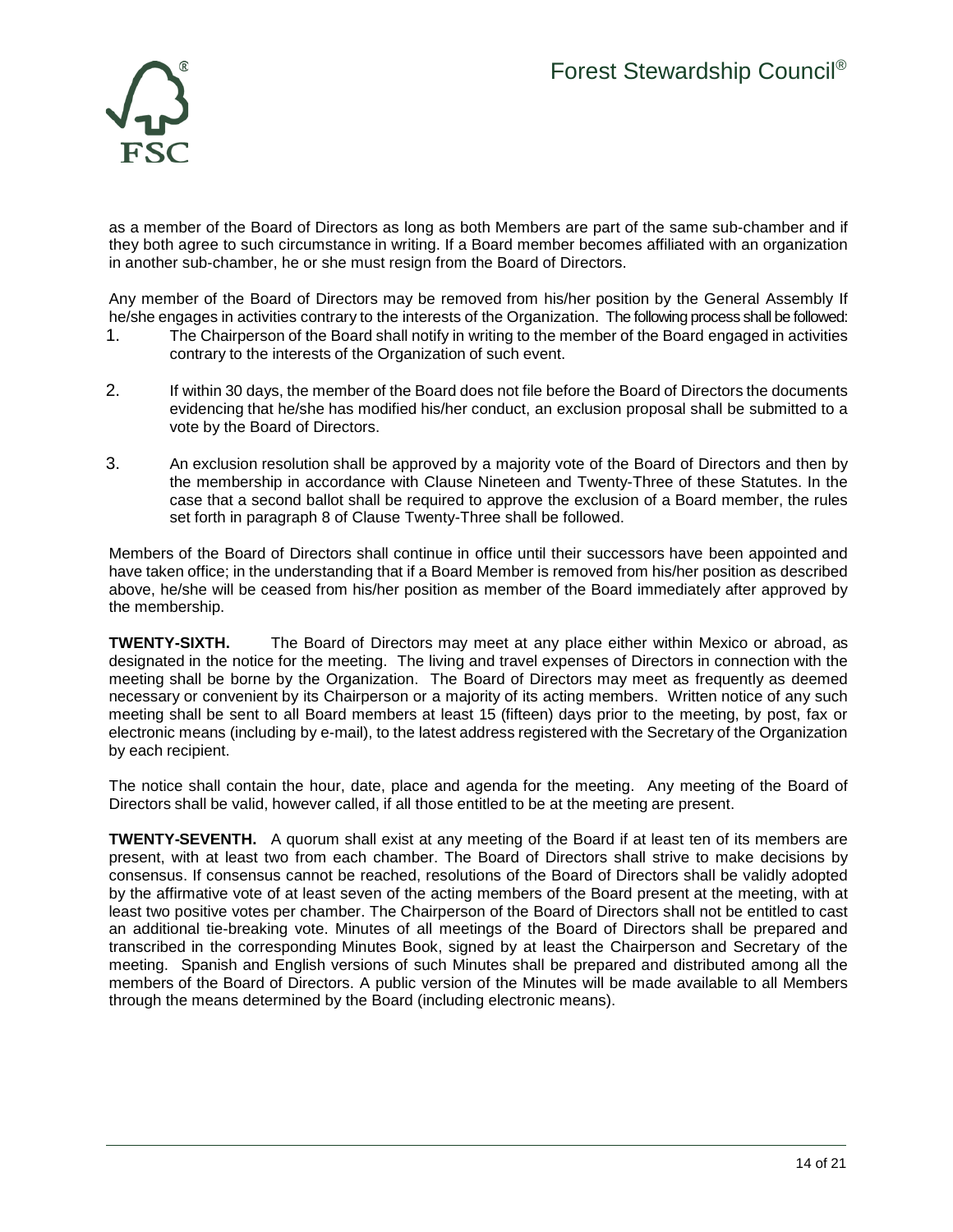

In order to prevent any conflict of interest, Board members should abstain from discussing and voting in those matters in which they have a conflict of interest.

**TWENTY-EIGHTH.** Decision and motions approved by the General Assembly, the supreme Authority of FSC, and resolutions of the Membership as per Clause Twenty-Third numeral 11 of these Statutes, have the highest standing in the hierarchy of decision-making of the organization. Once a decision, motion or resolution has been accepted by the Members, it cannot be modified by the Board of Directors or the Secretariat. The operationalization of a motion shall respect its objective and/or intent of the decision. It is the responsibility of the Board of Directors to make sure it is implemented in a reasonable timeframe. The Board shall report periodically to the members regarding the implementation, including timeline and status of implementation of the motions.

Actions and/or measures, policies, guidance notes, regulations, memoranda, or similar documentation in contradiction with the spirit, objective and/or intent of the decision, motion or resolution cannot be undertaken or issued by anybody of the organization.

If the implementation of a decision, motion or resolution appears to be impossible or to have undesired side effects, the Board of Directors shall report this to the membership.

**TWENTY-NINTH.** The Board of Directors shall have the broadest legal authority granted to attorneysin-fact to enter into all agreements, to carry out all acts and operations which by law or by these Statutes are not expressly reserved to a General Assembly, which is the supreme authority of the Organization. These may include faculties to manage and direct the affairs of the Organization, to implement and coordinate and supervise the implementation of the decisions, motions and resolutions approved by the Membership, to issue policies, guidance notes, regulations, memoranda, or similar documentation, in accordance with Clause Twenty-Eighth. These may be necessary or convenient to clarify and/or interpret, from an operational standpoint, these Statutes and the Organization's plans, work plans, its Principles and Criteria and other FSC's material and in general, required to carry out the purpose of the Organization. The Board of Directors shall exercise its faculties granted herein in compliance with the purpose, mission and tenets of the Organization and in line with the decisions and motions approved by the General Assembly. The Board of Directors shall also represent the Organization before any judicial (criminal or civil), commercial, labor or administrative authorities, whether federal, state or municipal, with broad authority for lawsuits and collections, acts of administration and acts of domain. These are provided in the first three paragraphs of Article 2554 (two thousand five hundred and fifty four) of the Civil Code of the Federal District and the corresponding Articles of the Federal Civil Code and the Civil Codes of the States, and with those powers, which according to law, must be expressly set forth and referred to in Article 2574 (two thousand five hundred and seventy four), Article 2582 (two thousand five hundred and eighty two), and Article 2593 (two thousand five hundred and ninety three) of the Civil Code for the Federal District and the corresponding articles of the Federal Civil Code and the Civil Codes of the States, and in Article 9 (nine) of the General Law of Negotiable Instruments and Credit Operations. These shall include but without any limitation whatsoever, the following issues.

- a. To file and withdraw criminal complaints, submit accusations, assist the Attorney General and grant pardons.
- b. To file and desist from 'amparo' proceedings that serve to guarantee constitutional rights ('amparo' referring to proceedings that serve to guarantee constitutional rights in Mexico).
- c. To desist of any legal proceedings initiated by the Organization.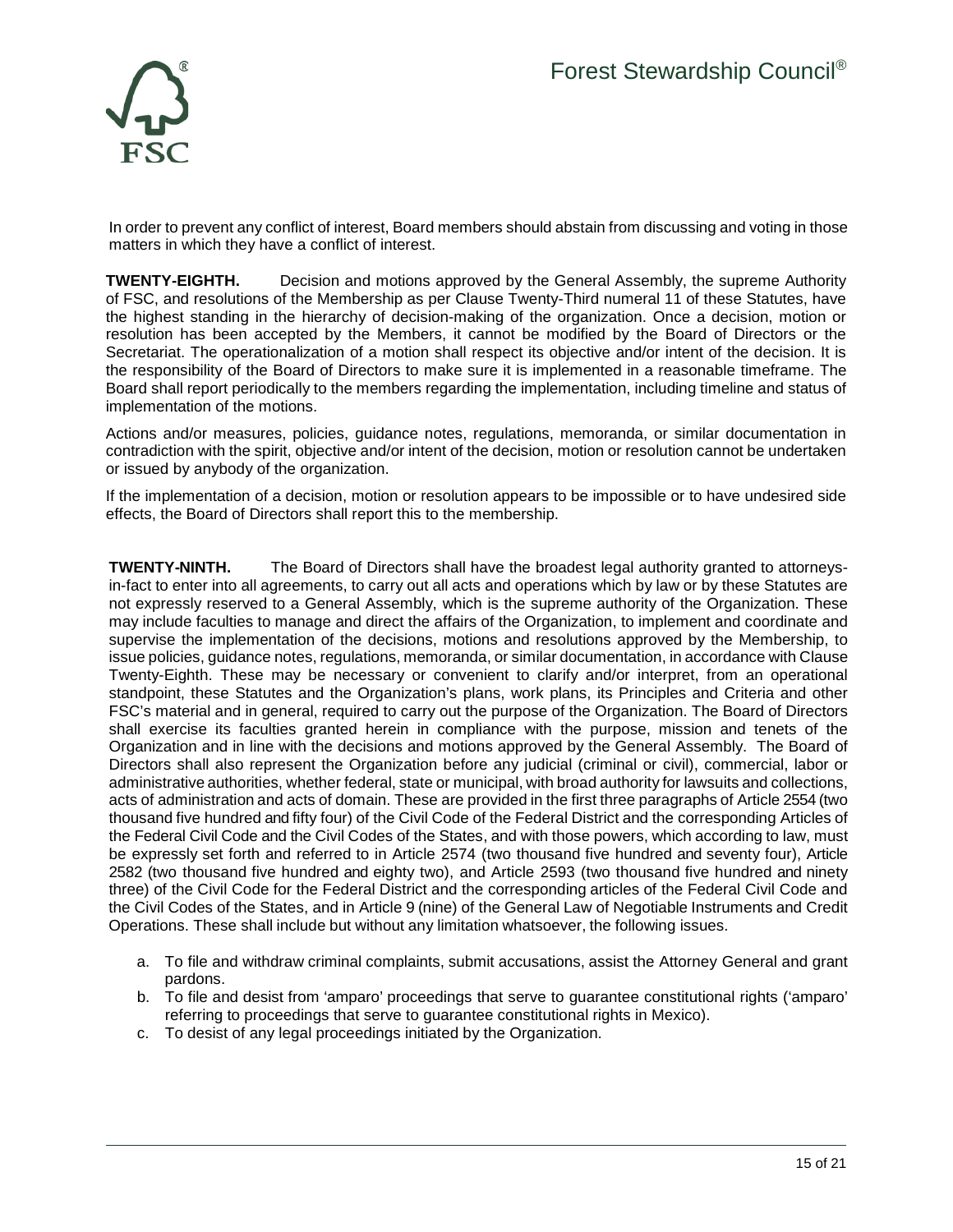

- d. To settle any sort of claims or legal proceedings.
- e. To submit to arbitration.
- f. To answer questions representing the Organization in legal proceedings.
- g. To assign assets in favor of third parties.
- h. To recuse any judicial authority in appropriate circumstances.
- To receive payments on behalf of the Organization.
- j. To grant without limitations, or with those limitations that the Board of Directors deems appropriate, and to revoke general and/or special powers of attorney of any kind whatsoever, including general powers for acts of administration, or acts of domain, lawsuits and collections, and negotiable instruments.
- k. To delegate any of the above powers to one or more persons, managers, executives, attorneys or committees as the Board of Directors deems convenient.

No member of the Board of Directors may, individually or separately, exercise any of the foregoing powers, except as expressly authorized by the Board of Directors or a General Assembly.

The Board of Directors will also be responsible for surveying the performance of the Director General, in order to guarantee that his/her performance is always in accordance with these Statutes.

**THIRTIETH.** The following are the main duties of the Chairperson of the Board of Directors of the Organization.

- 1. To preside over the General Assembly and meetings of the Board, including opening, calling to order, and closing.
- 2. To submit for the consideration of the General Assembly the annual financial statements of the Organization for the previous period.
- 3. To represent the Board of Directors before the General Assembly and the Organization before third parties when so determined by the General Assembly.
- 4. Any other duties entrusted by the General Assembly or by the Board of Directors.

**THIRTY-FIRST.** The following are the main duties of the Vice-Chairs of the Board of Directors.

- 1. To assist the Chairperson during meetings of the General Assembly or of the Board of Directors.
- 2. To assist the Chairperson in any other task, as requested by the Chairperson of the Board, related to preparation of meetings or with actions destined to implement resolutions approved by the Board.
- 3. to replace the Chairperson in case he/she is unable to attend to his/her duties, for whatever reason.
- 4. Any other duties entrusted by the General Assembly or by the Board of Directors.

**THIRTY-SECOND.** The following are the main duties of the Treasurer.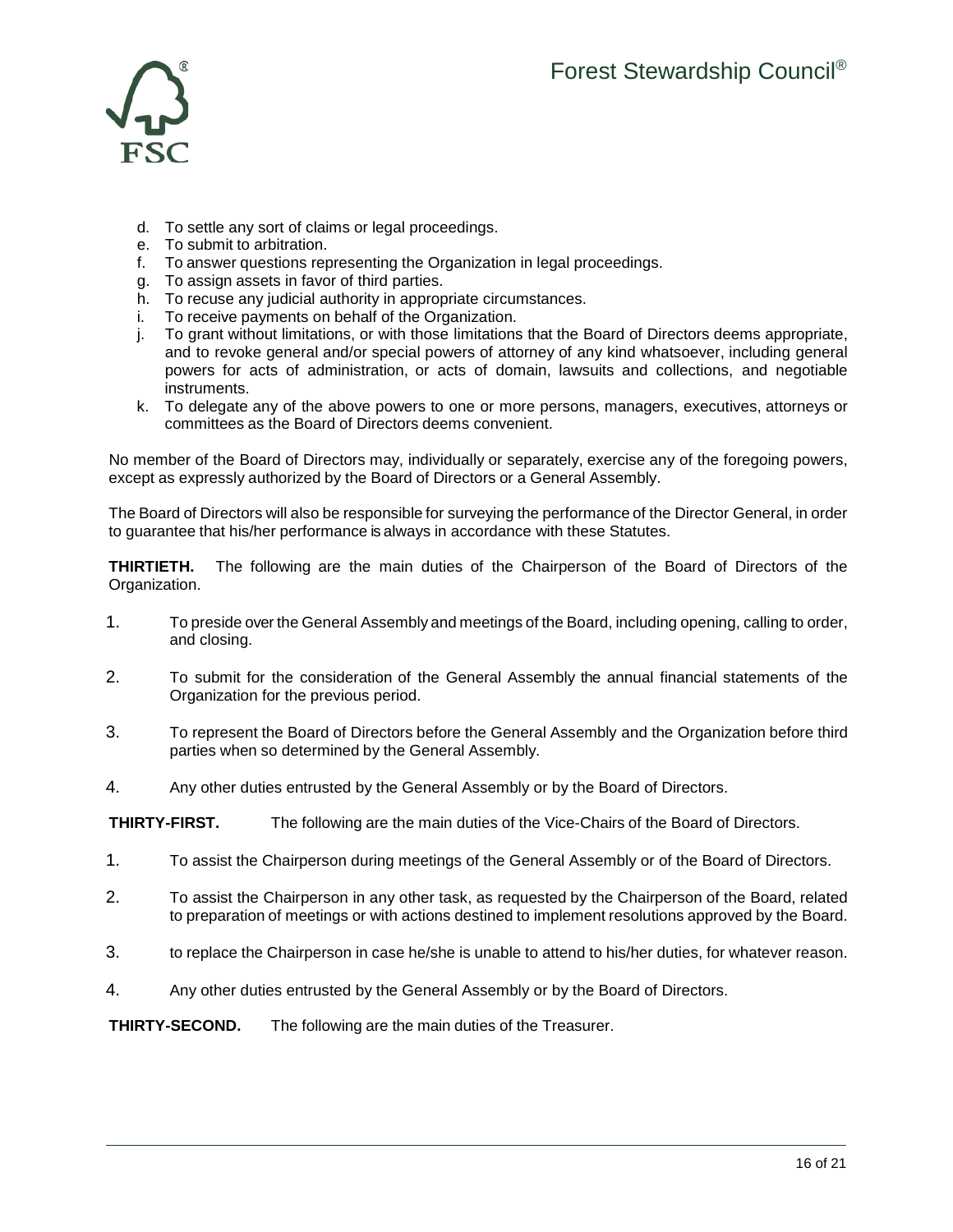

- 1. To review and monitor the Organization's bookkeeping, including but not limited to, all bank accounts, and accounts receivable and payable.
- 2. To oversee the preparation and presentation of all financial reports for Board approval, or as requested by external auditors.
- 3. To submit a financial report at regular Board meetings, including as a minimum:
	- a) the amount at the beginning of the period in question;
	- b) the amounts received since the close of the previous period in question;
	- c) the amounts paid since the close of the previous period, and
	- d) the balance at hand.
- 4. Any other duties entrusted by the General Assembly or by the Board of Directors.

The Treasurer shall normally delegate authority for managing the Organization's day-to-day accounts to the Director General, upon approval by the Board of Directors.

**THIRTY-THIRD.** The following are the main duties of the Secretary.

- 1. Maintain all official documents of the Organization, such as these Statutes, Principles and Criteria, Guidelines for Certification Bodies, other regulations, property records, and written records of all General Assemblies and Board of Directors' deliberations.
- 2. Prepare and distribute to the membership, upon approval by the Chairperson, written summaries of all Board of Directors' deliberations.
- 3. Any other duties entrusted by the General Assembly or the Board of Directors.

The Secretary of the Organization does not need to be a Board member. The position will automatically be filled by the Director General, who will need to be present at all Board of Directors' sessions in a non-voting capacity. In the unusual event that the Director General is not present at a Board of Directors meeting, the Chairperson of the Board shall appoint one of the members present, or arrange for a staff person of the Organization, to act as the Secretary for the duration of the session in question.

**THIRTY-FOURTH.** The Chairperson, Vice-Chairs, and Treasurer of the Board shall be designated during the last meeting of the Board each year. The Chairperson, Vice-Chair, Treasurer and Secretary of the Board cannot be substituted, unless under exceptional circumstances, it is agreed upon by the Board of Directors.

## **TITLE FIVE OFFICERS**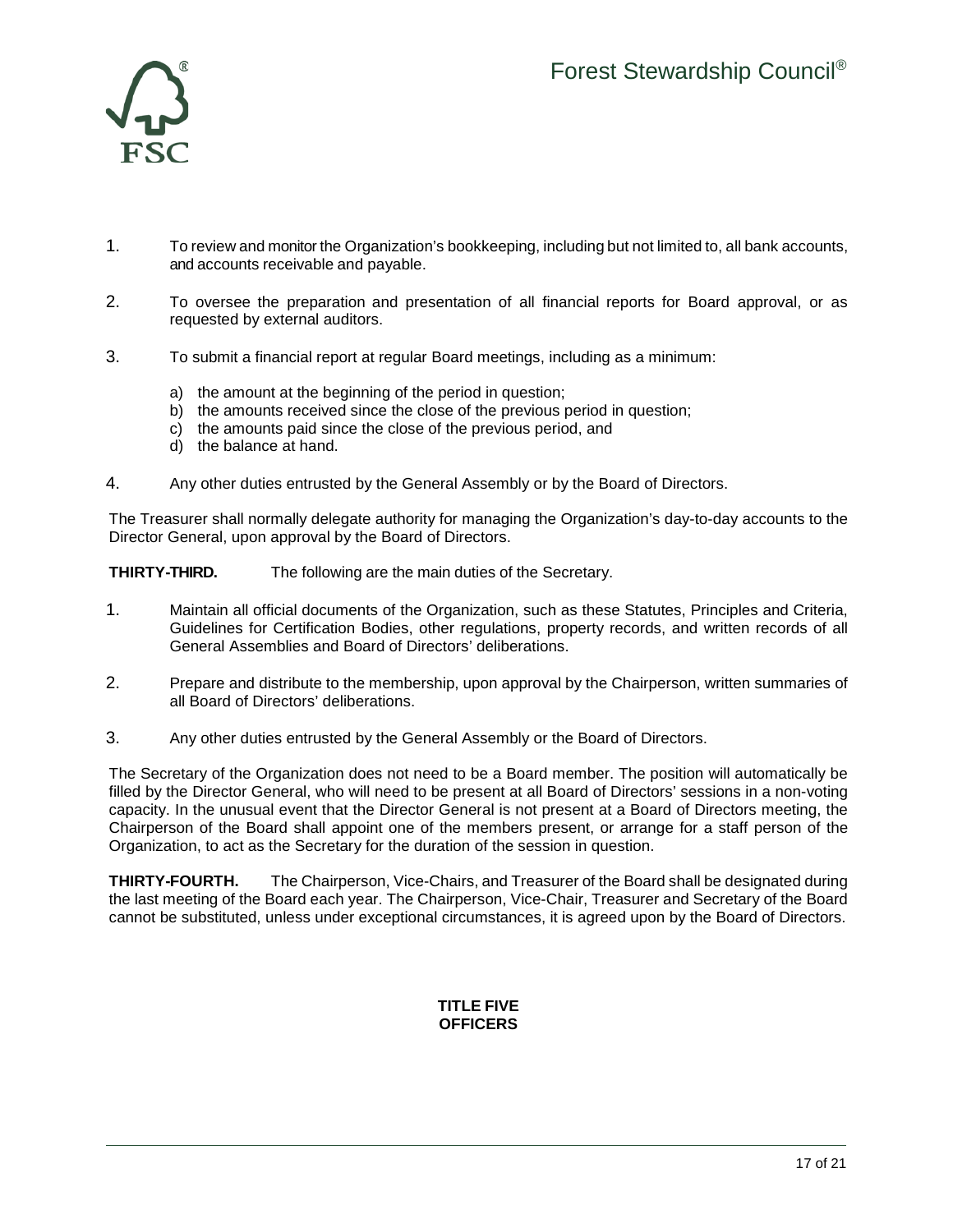

**THIRTY-FIFTH.** The day-to-day management of the Organization shall be conferred upon a Director General appointed by the Board of Directors on such terms and conditions as may be determined by the Board and set forth in a written agreement and who shall not be a member of the Board of Directors. The Director General shall head the Secretariat and shall be the chief executive officer of the Organization.

**THIRTY-SIXTH.** The Director General shall continue in office for the term determined by the Board of Directors. The Director General may be reappointed provided this is ratified by the Board of Directors.

**THIRTY-SEVENTH.** The Director General, under the surveillance and approval of the Board, shall have the following faculties and duties.

- 1. To approve and receive contributions or donations of all kinds from Members or third parties for the benefit of the Organization, in accordance with the guidelines established by the Board for such purposes.
- 2. To appoint Secretariat staff in accordance with staff rules to be determined by the Board; as well as to grant the powers-of-attorney necessary for the adequate performance of their duties, and to determine their respective considerations. The staff shall be selected on as wide a geographical basis as possible and there shall be no discrimination on gender, ethnic, political or religious grounds.
- 3. To execute the resolutions approved by the Board including those regarding the use and management of the economic resources of the Organization, in accordance with its corporate purpose and internal regulations.
- 4. To be responsible before the Board of Directors for the effective implementation of the Organization's policies.
- 5. To be responsible for the finances, accounting and administration of the Organization.
- 6. To be responsible for ensuring that the legal requirements for the Organization's operation are met in all countries where the Organization is operating.
- 7. To represent the Organization before any kind of authority or third party. For such purposes, the Director General is hereby granted powers for lawsuits and collections and acts of administration in accordance with the first two paragraphs of Article 2554 (two thousand five hundred and fifty four) of the Civil Code of the Federal District and the corresponding articles of the Federal Civil Code and the Civil Codes for the States, including the special powers which according to law must be expressly set forth, which are referred to in Article 2587 (two thousand five hundred and eighty seven) of the Civil Code for the Federal District and the corresponding articles of the Federal Civil Code and the Civil Codes for the States, as well as to subscribe negotiable instruments pursuant to Article 9 (nine) of the General Law of Negotiable Instruments. The Director General may grant total or partial substitutions of the powers granted to him as provided herein, and may revoke any substitutions so granted, provided the prior approval of the Board shall be obtained.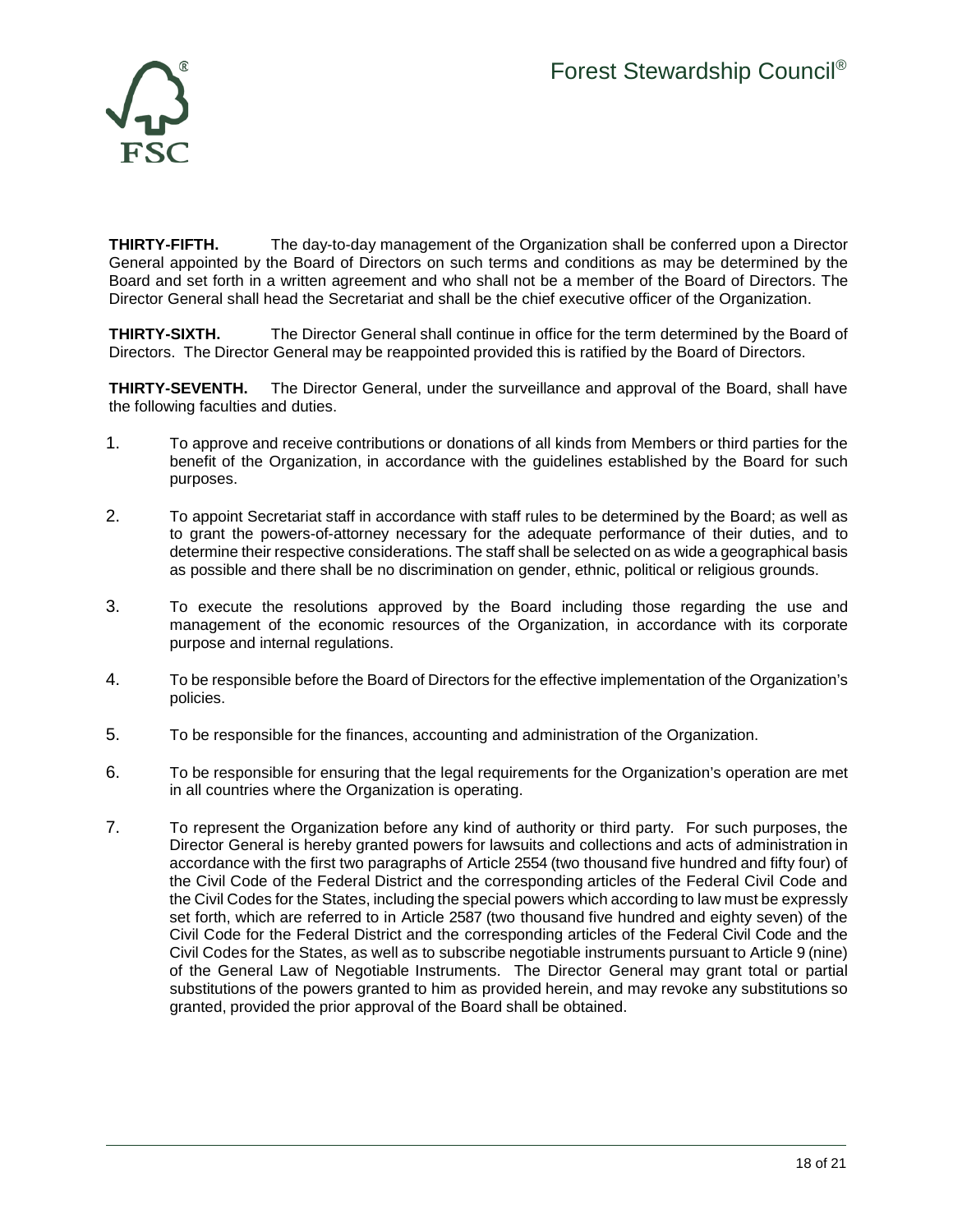

- 8. To submit for the approval of the Board within the first four months of each year, the accounts duly audited by an external auditor appointed by the Board of Directors, together with a report about the activities of the Organization in the previous year. When approved by the Board of Directors this report shall be sent to the membership on request.
- 9. To submit to the approval of the Board an annual budget and work-plan based on estimates of income and expenditure, and keep the Board informed of unforeseen expenses and significant variations from projected income. Once the budget and work-plan have been approved by the Board, they shall be sent to the membership on request.
- 10. To encourage collaboration with interested individuals and organizations who can contribute to the Organization's purpose and mission.
- 11. In accordance with Clause Thirty-Third of these Statutes, act as Secretary of the Board of Directors and attend Board of Directors meetings, in the understanding that he/she will not have a right to vote.

The performance of the Director General shall be assessed from time to time, but at least once every year, by the Board of Directors. In the performance of duties, the Director General and other staff members shall not receive nor follow instructions from any authority external to Organization and shall refrain from any activities incompatible with their positions as Director General and staff members of the Organization.

# **TITLE SIX THE FSC NETWORK**

**THIRTY-EIGHTH.** The Organization shall encourage and support national offices and other Network Partners, listed below, which are in line with the Organization's purpose and mission. The objectives of this are to decentralize the work of the Organization and to encourage local participation in a manner consistent with the structure and purpose of the Organization. Guidelines and minimum requirements for national offices shall be prepared and published by the Secretariat and shall require that Network Partners seek consensus in their decisions. These decisions shall be taken in a manner which demonstrate the support of each chamber following the chamber model described in Clauses Nineteen and Twenty herein and as defined by the Organization. If an Organization's body is established in a country, it shall fit into one of the following categories.

- 1. FSC National Office: a legally established and independent FSC partner organization promoting responsible management of the world's forests on behalf of FSC at the national level, on the basis of a formal contract (cooperation agreement). National Offices shall have a multi-stakeholder governance structure, similar to that of the Organization, as outlined in these Statutes.
- 2. FSC National Representative: an individual working on behalf of FSC in his/her country to serve as a national point for information and to promote responsible management of the forests under a formal contract (cooperation and service agreement).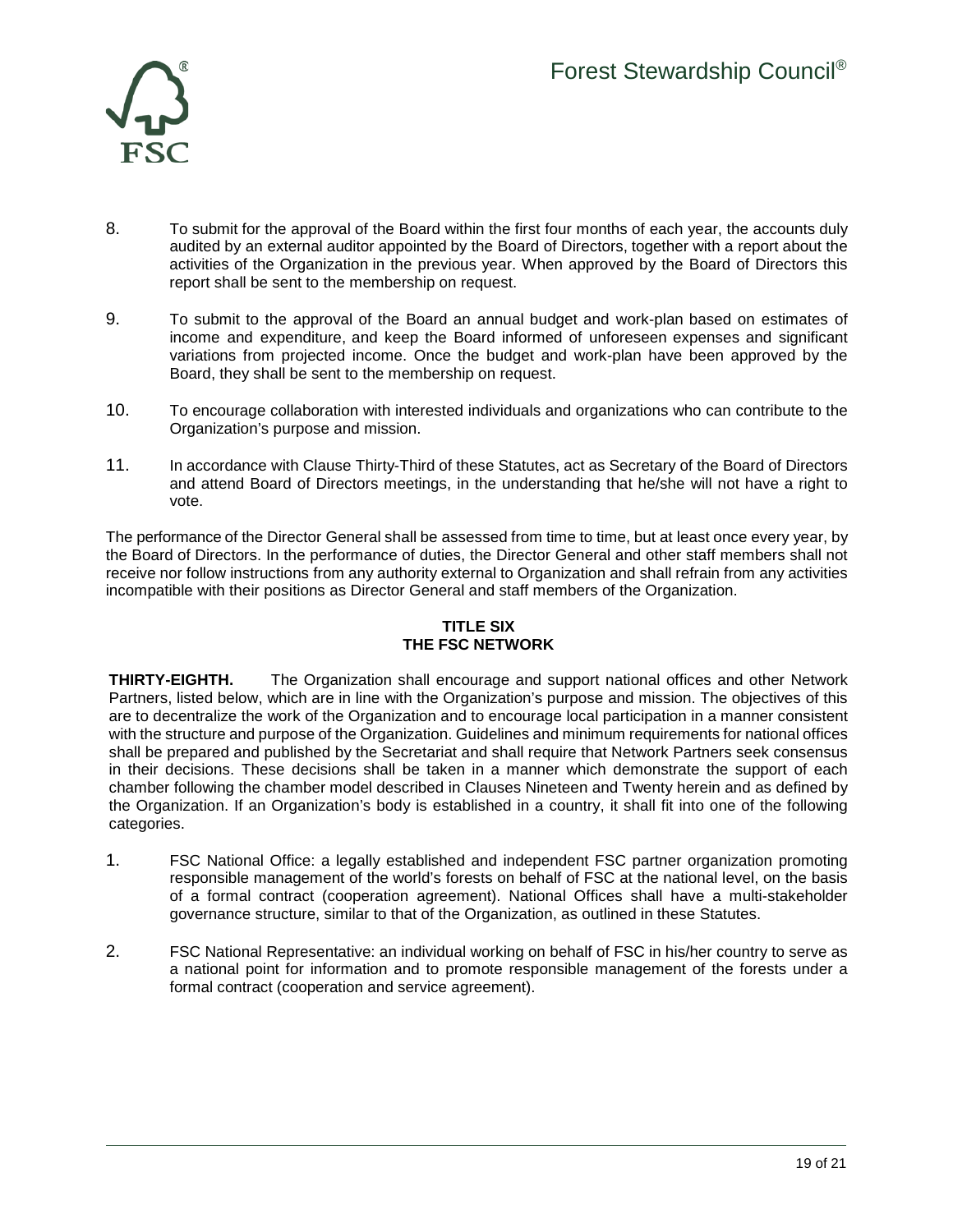

3. FSC National Focal Point: an individual with a specified and agreed task for his/her country, accomplished on a voluntary basis and under a formal contract (agreement). The National Focal Point does not represent FSC.

Irrespective of the nature of the Organization's presence in a country through one or more of the above mentioned bodies, the Organization will retain the final say in approving National Standards. The Organization will retain strict control of the use of the Organization's name, trademarks and logo throughout the world, and the establishment of any national or regional body mentioned above will be subject to formal written authorization by the Secretariat which will define the category in which it shall be placed in and will clearly specify its rights and responsibilities as part of the FSC's network. The Board of Directors of the Organization reserves the right to withdraw the Organization's recognition from any of the bodies described herein if the terms set forth above and the corresponding agreements between such a body and the Organization are not respected. The Secretariat will not undertake action in a country without consulting the relevant FSC body.

#### **TITLE SEVEN DISPUTE RESOLUTION SYSTEM**

**THIRTY-NINTH.** The Board of Directors shall establish a dispute resolution system to address: (i) disputes arising from complaints about compliance with FSC certification or accreditation decisions; and (ii) disputes arising from administrative decisions (such as policy and standards, trademark, membership, etc). The dispute resolution system shall incorporate the following attributes.

- 1. Accessibility.
- 2. Timeliness.
- 3. Transparency.
- 4. Technical proficiency.
- 5. Continuous improvement.

**FORTIETH.** Disputes arising from FSC certification decisions shall be addressed by the Secretariat under guidelines developed by the Board and shall include the following elements.

- 1. Encouragement for early intervention and informal resolution.
- 2. An accessible complaints mechanism for resolution at the lowest level possible.
- 3. An appeals body made of relevant technical expertise, including expertise in dispute resolution.

**FORTY-FIRST.** Disputes arising from administrative decisions shall be resolved by the Secretariat under guidelines approved by the Board of Directors.